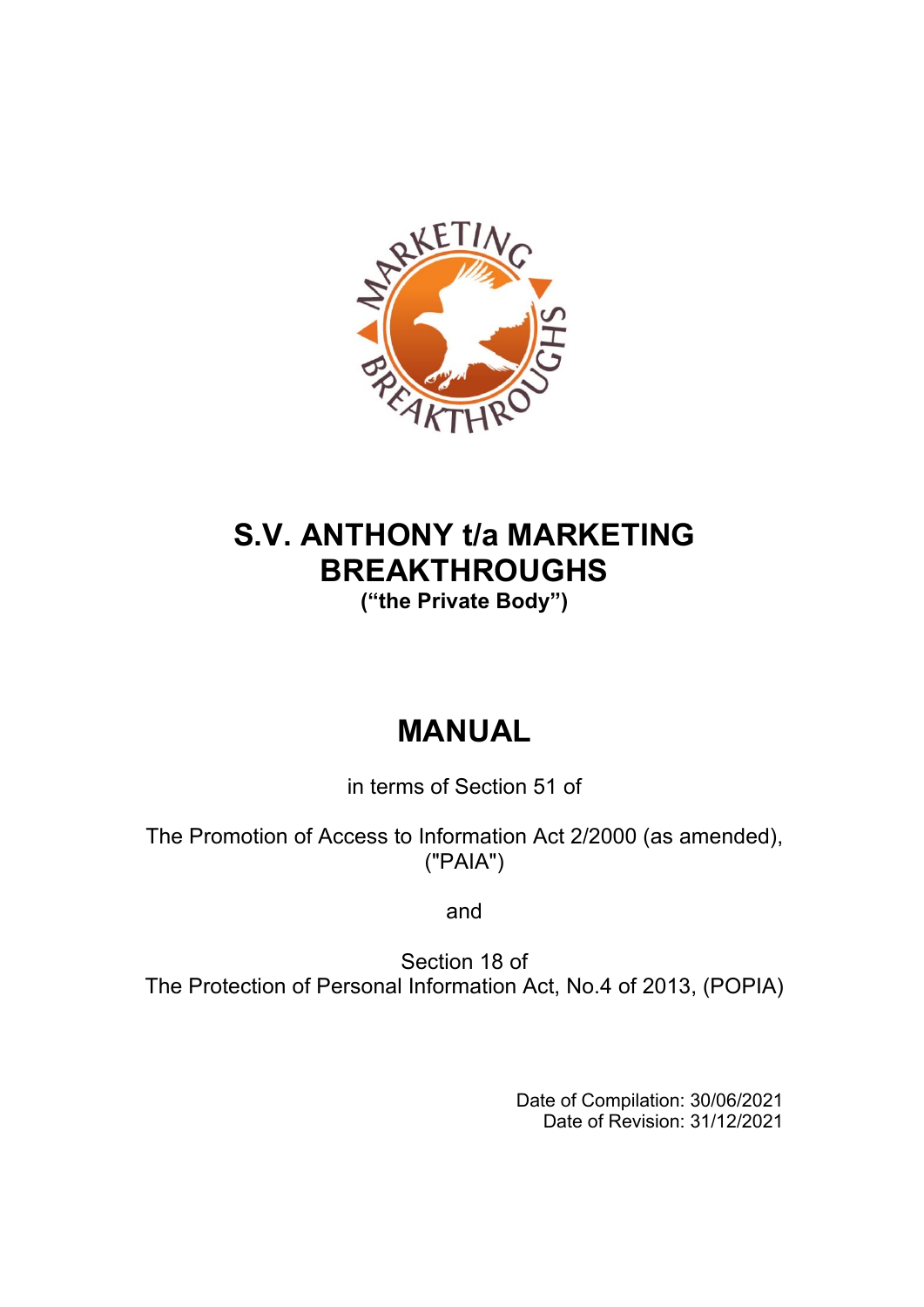

# TABLE OF CONTENTS

| $\mathbf{1}$ . | <b>INTRODUCTION</b>                                                                  | 3                       |
|----------------|--------------------------------------------------------------------------------------|-------------------------|
| 2.             | <b>DEFINITIONS &amp; INTERPRETATIONS</b>                                             | 4                       |
| 3 <sub>1</sub> | <b>ACRONYMS AND ABBREVIATIONS</b>                                                    | 6                       |
| 4.             | <b>PURPOSE OF THE PAIA MANUAL</b>                                                    | 6                       |
| 5.             | CONTACT DETAILS (SECTION 51(1)(A)(I) & (II) OF PAIA) AND (SECTION 18(1)(B) OF POPIA) | $\overline{\mathbf{z}}$ |
|                |                                                                                      |                         |
|                | <b>PART A: PROMOTION OF ACCESS TO INFORMATION</b>                                    | 8                       |
| 6.             | GUIDE ON HOW TO USE PAIA AND HOW TO OBTAIN ACCESS TO THE GUIDE                       | 8                       |
| 7.             | RECORDS APPLICABLE IN TERMS OF LEGISLATION OTHER THAN PAIA & POPIA                   |                         |
|                | (SECTION 51(1)(B)(III) OF PAIA)                                                      | 10                      |
| 8.             | <b>DESCRIPTION OF SUBJECTS AND CATEGORIES OF RECORDS</b>                             |                         |
|                | (SECTION 51(1)(B)(II) & (IV) OF PAIA)                                                | 10                      |
| 9.             | PROCEDURES FOR REQUESTING INFORMATION                                                | 12                      |
|                |                                                                                      |                         |
|                | <b>PART B: PROTECTION OF PERSONAL INFORMATION</b>                                    | 15                      |
|                | 10. PROTECTION OF PERSONAL INFORMATION                                               |                         |
|                | (SECTION 51(1)(C)(I)-(III) OF PAIA READ WITH SECTION 18 OF POPIA)                    | 15                      |
| 11.            | <b>TRANSBORDER FLOWS OF PERSONAL INFORMATION</b>                                     |                         |
|                | (SECTION 51(1)(C)(IV) OF PAIA AND SECTION 18(1)(G) OF POPIA)                         | 21                      |
|                | 12. SECURITY MEASURES TO PROTECT PERSONAL INFORMATION (SECTION 51(1)(C)(V))          | 21                      |
|                | 13. UPDATES TO THE MANUAL (SECTION 51(2))                                            | 21                      |
|                | <b>ANNEXURE A</b>                                                                    | 22                      |
|                | <b>ANNEXURE B</b>                                                                    | 23                      |
|                |                                                                                      |                         |

2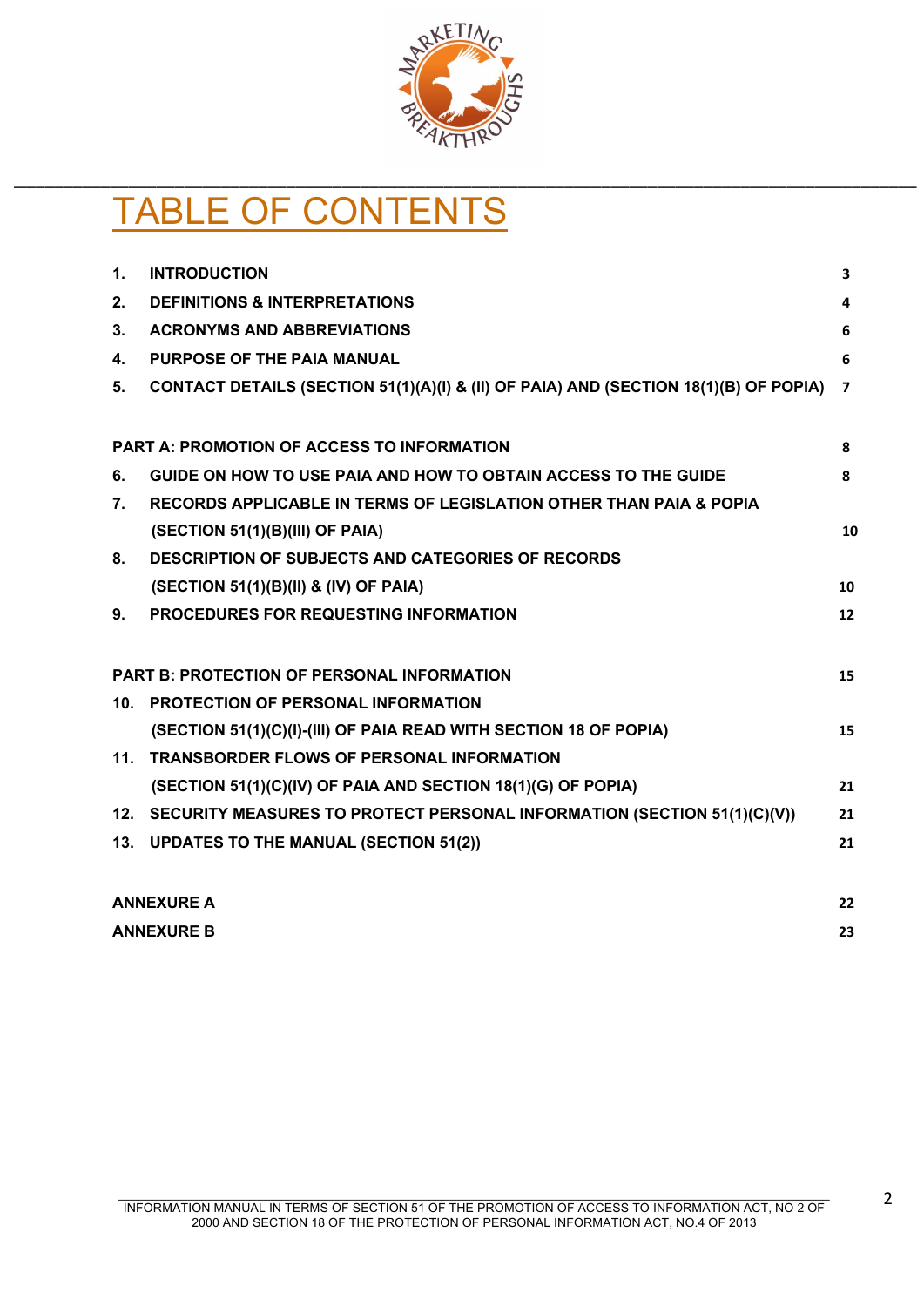

# **1. INTRODUCTION**

- 1.1. This information Manual is published in terms of section 51 of the Promotion of Access to Information Act, No.2 of 2000 ("PAIA"), as amended by the Protection of Personal Information Act, No.4 of 2013, ("POPIA") as well as section 18 of POPIA.
- 1.2. PAIA gives effect to the provisions of section 32 of the Bill of Rights contained in the Constitution of the Republic of South Africa 108 of 1996 ("the Constitution"), which provides for the right of access to information held by the State and to information held by another person that is required for the exercise and/or protection of any right.
- 1.3. POPIA gives effect to the provisions of, inter alia, Section 14 of the Constitution, which provides for the right to privacy of all persons.
- 1.4. The information provided in this manual includes:
	- 1.4.1. Contact details of the head as defined in PAIA, of the Private Body;
	- 1.4.2. A description of the guide referred to in section 10 of PAIA (which is a guide which was produced by the South African Human Rights Commission and after 01 July 2021 shall be made available and amended, from time to time, by the Information Regulator defined in POPIA) dealing with the access to information;
	- 1.4.3. A description of the records of the Private Body which are available in terms of any legislation other than PAIA;
	- 1.4.4. A description of the subjects on which the Private Body holds records and the categories of records held on each subject;
	- 1.4.5. A description of the subjects on which the Private Body holds personal information and the categories of personal information held on each subject;
	- 1.4.6. The purpose of processing personal information;
	- 1.4.7. The recipients to whom the personal information may be supplied;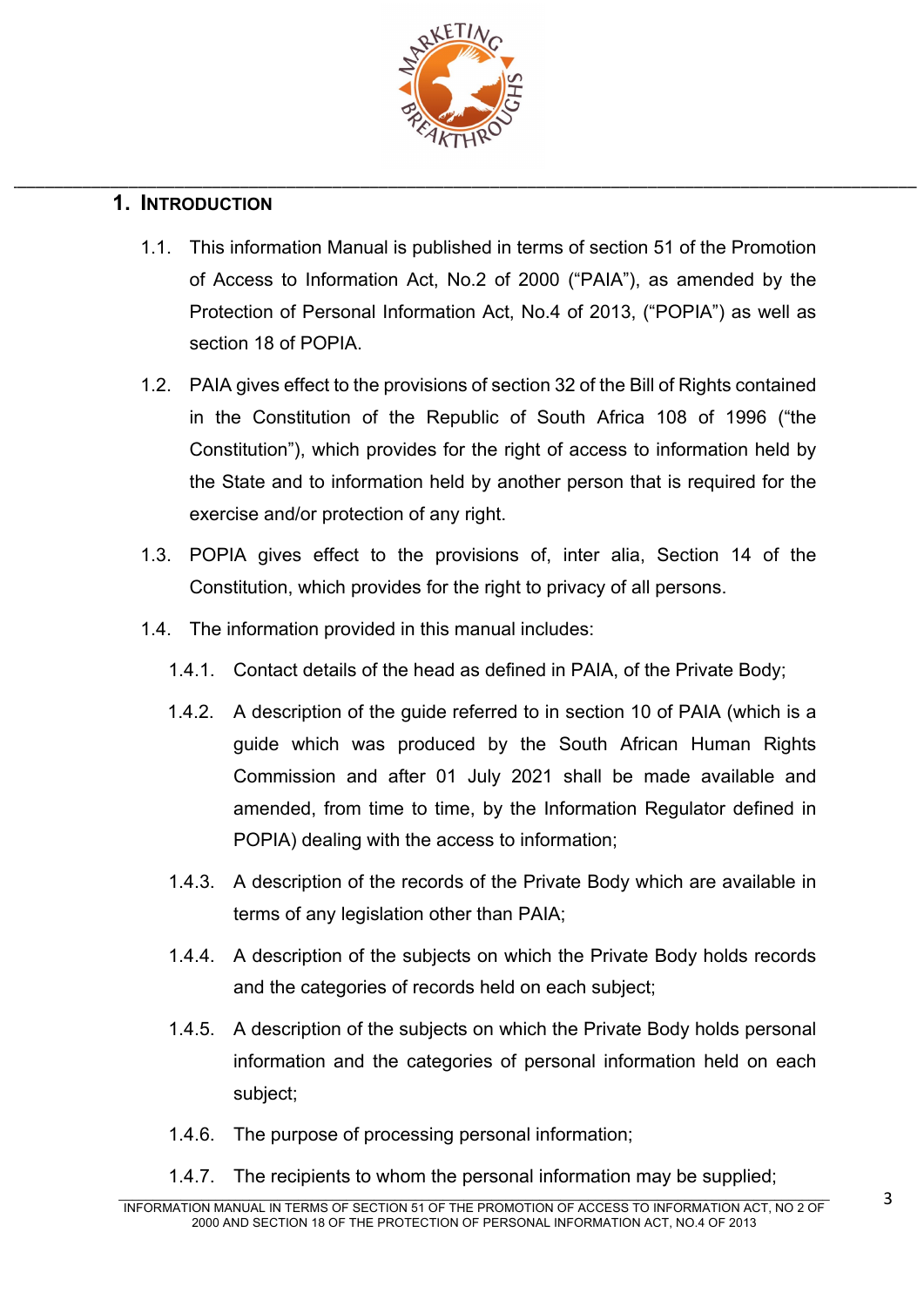

- \_\_\_\_\_\_\_\_\_\_\_\_\_\_\_\_\_\_\_\_\_\_\_\_\_\_\_\_\_\_\_\_\_\_\_\_\_\_\_\_\_\_\_\_\_\_\_\_\_\_\_\_\_\_\_\_\_\_\_\_\_\_\_\_\_\_\_\_\_\_\_\_\_\_\_\_\_\_\_\_\_\_\_\_\_\_\_\_\_\_\_\_\_\_\_\_\_\_ 1.4.8. Planned transborder flows of information (if applicable);
	- 1.4.9. A general description of the security measures in place to ensure the confidentiality, integrity and availability of the information to be processed;
	- 1.4.10. Sufficient information so as to facilitate a request for access to a record of the Private Body;
	- 1.5. The reference to any information in addition to that specifically required in terms of section 51 of PAIA and section 18 of POPIA does not create any right or entitlement (contractual or otherwise) to receive such information, other than in terms of PAIA and POPIA.

# **2. DEFINITIONS & INTERPRETATIONS**

- 2.1.In this document, clause headings are for convenience and shall not be used in its interpretation unless the context clearly indicates a contrary intention:
- 2.2. An expression which denotes:
	- 2.2.1. Any gender includes the other gender;
	- 2.2.2. A natural person includes an artificial or juristic person and vice versa;
	- 2.2.3. The singular includes the plural and vice versa;
- 2.3. The following expressions shall bear the meanings assigned to them below and similar expressions bear corresponding meanings:
	- 2.3.1. "data subject" means the person to whom personal information relates;
	- 2.3.2. "personal information" means information relating to an identifiable living, natural person, and where it is applicable, an identifiable existing juristic person;
	- 2.3.3. "this document" or "this manual" means this information manual, together with all of its annexures, as amended from time to time;
	- 2.3.4. "the Private Body" means the Private Body to which this manual applies with their details as they appear on the front page of this manual;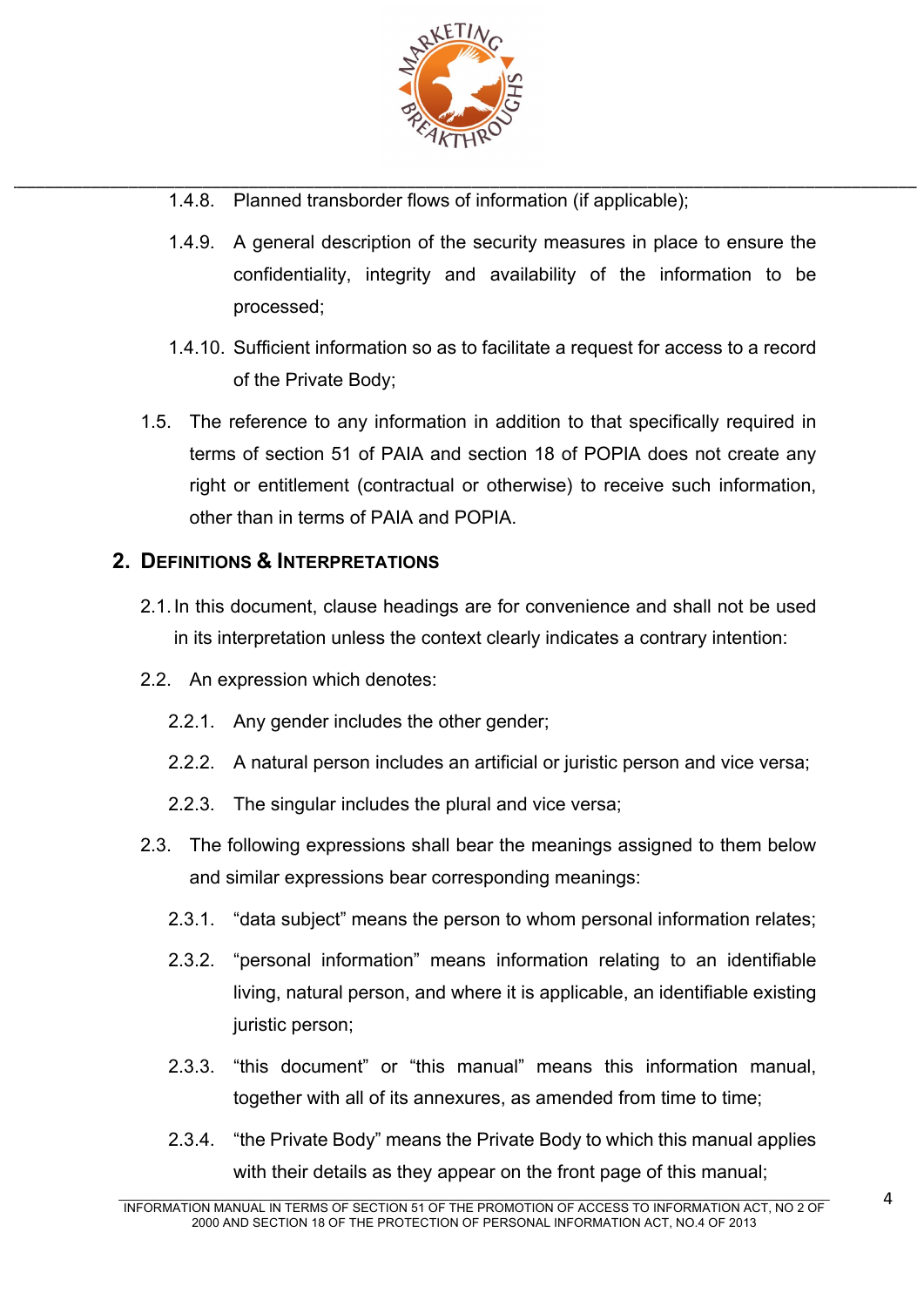

- \_\_\_\_\_\_\_\_\_\_\_\_\_\_\_\_\_\_\_\_\_\_\_\_\_\_\_\_\_\_\_\_\_\_\_\_\_\_\_\_\_\_\_\_\_\_\_\_\_\_\_\_\_\_\_\_\_\_\_\_\_\_\_\_\_\_\_\_\_\_\_\_\_\_\_\_\_\_\_\_\_\_\_\_\_\_\_\_\_\_\_\_\_\_\_\_\_\_ 2.3.5. "requester" means a person or entity requesting access to a record that is under the control of the Private Body
	- 2.4. Any reference to any statute, regulation or other legislation shall be a reference to that statute, regulation or other legislation as at the signature date, and as amended or substituted from time to time;
	- 2.5. If any provision in a definition is substantive provision conferring a right or imposing an obligation on any party then, notwithstanding that it is only in a definition, effect shall be given to that provision as if it were a substantive provision in the body of this manual;
	- 2.6. Where any term is defined within a particular clause other than this, that term shall bear the meaning ascribed to it in that clause wherever it is used in this manual;
	- 2.7. Where any number of days is to be calculated from a particular day, such number shall be calculated as excluding such particular day which is not a business day, the last day shall be deemed to be the next succeeding business day;
	- 2.8. Any reference to days (other than a reference to business days), months or years shall be a reference to calendar days, months or years, as the case may be or as is otherwise defined in any legislation;
	- 2.9. The use of the word "including" followed by a specific example/s shall not be construed as limiting the meaning of the general wording preceding it and the *eiusdem generis* rule shall not be applied in the interpretation of such general wording or such specific example/s;
	- 2.10. Insofar as there is a conflict in the interpretation of or application of this manual and PAIA or POPIA, PAIA or POPIA shall prevail;
	- 2.11. This manual does not purport to be exhaustive of or comprehensively deal with every procedure provided for in PAIA or all rights listed under POPIA. The reader relying on any provisions of this manual is advised to familiarise his/her/itself with the provisions of PAIA and POPIA.

 $\mathcal{L}_\mathcal{L} = \mathcal{L}_\mathcal{L} = \mathcal{L}_\mathcal{L} = \mathcal{L}_\mathcal{L} = \mathcal{L}_\mathcal{L} = \mathcal{L}_\mathcal{L} = \mathcal{L}_\mathcal{L} = \mathcal{L}_\mathcal{L} = \mathcal{L}_\mathcal{L} = \mathcal{L}_\mathcal{L} = \mathcal{L}_\mathcal{L} = \mathcal{L}_\mathcal{L} = \mathcal{L}_\mathcal{L} = \mathcal{L}_\mathcal{L} = \mathcal{L}_\mathcal{L} = \mathcal{L}_\mathcal{L} = \mathcal{L}_\mathcal{L}$ INFORMATION MANUAL IN TERMS OF SECTION 51 OF THE PROMOTION OF ACCESS TO INFORMATION ACT, NO 2 OF 2000 AND SECTION 18 OF THE PROTECTION OF PERSONAL INFORMATION ACT, NO.4 OF 2013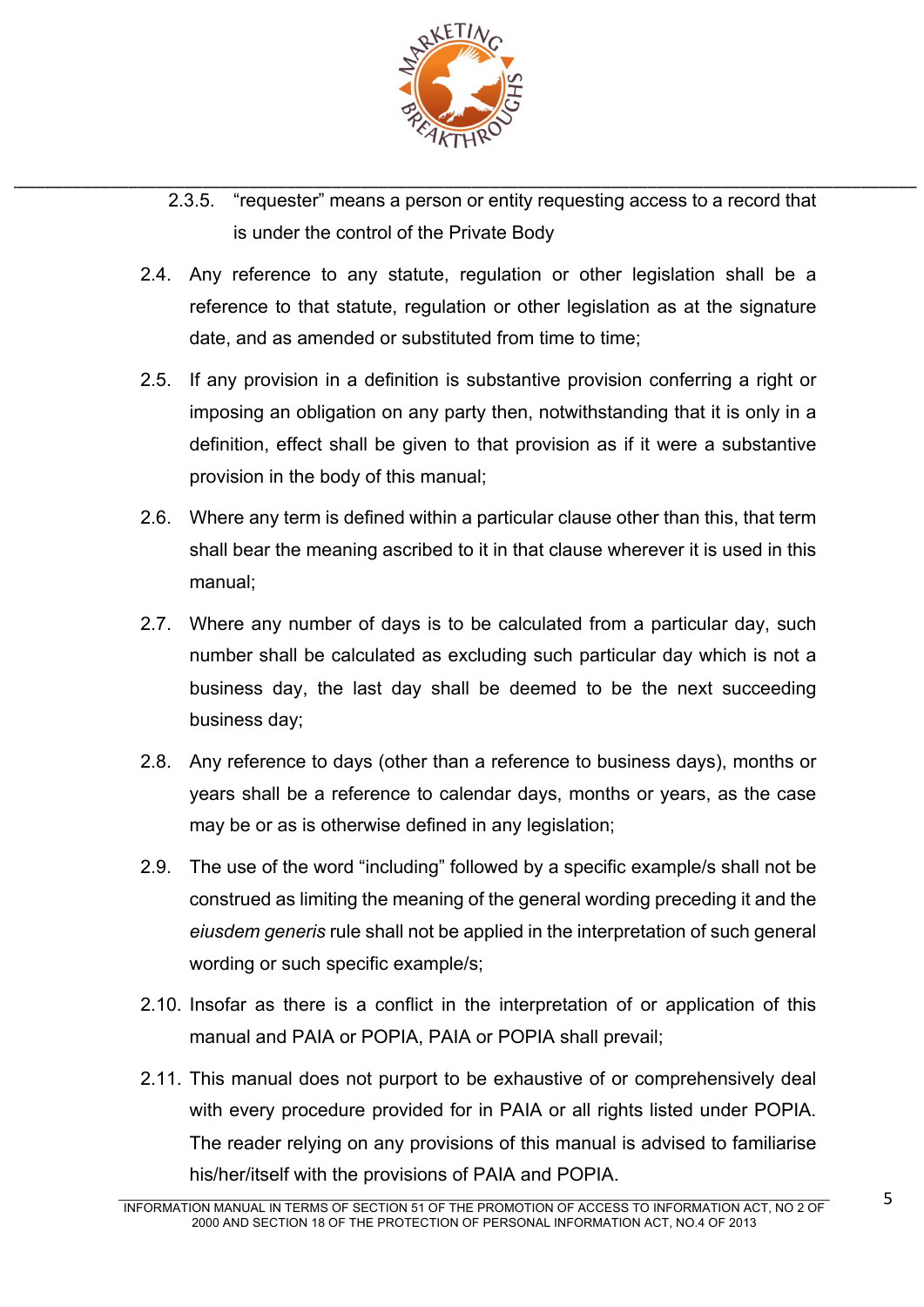

# **3. ACRONYMS AND ABBREVIATIONS**

- 3.1 "CEO" Chief Executive Officer
- 3.2 "IO" Information Officer
- 3.3 "DIO" Deputy Information Officer

# **4. PURPOSE OF THE PAIA MANUAL**

This PAIA Manual is useful for the public to:

- 4.1. See the categories of records held by a body which are available without a person having to submit a formal PAIA request (dealt with in Part A hereof);
- 4.2. Have a sufficient understanding of how to make a request for access to a record of the body, by providing a description of the subjects on which the body holds records and the categories of records held on each subject;
- 4.3. Know the description of the records of the body which are available in accordance with any other legislation; access all the relevant contact details of the Information Officer ("IO") and Deputy Information Officer ("DIO") who will assist the public with the records they intend to access:
- 4.4. Understand the description of the guide on how to use PAIA, as updated by the Regulator and how to obtain access to it;
- 4.5. Know what personal information is being collected and processed, the purpose of processing of personal information and the description of the categories of data subjects and of the information or categories of information relating thereto (dealt with in Part B hereof);
- 4.6. Know the recipients or categories of recipients to whom the personal information may be supplied;
- 4.7. Know if the body has planned to transfer or process personal information outside the Republic of South Africa and the recipients or categories of recipients to whom the personal information may be supplied; and
- 4.8. Know whether the body has appropriate security measures to ensure the confidentiality, integrity and availability of the personal information which is to be processed.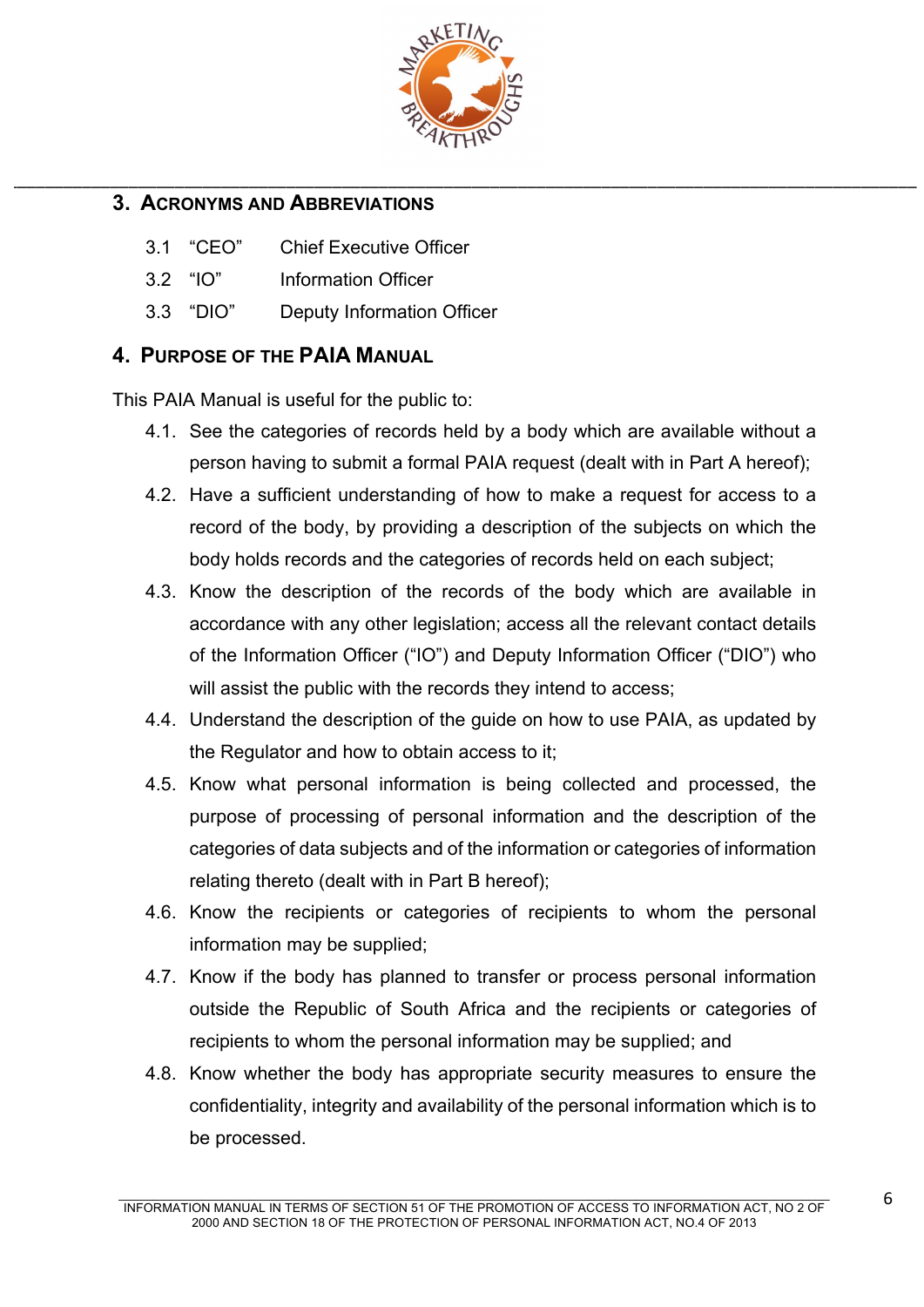

\_\_\_\_\_\_\_\_\_\_\_\_\_\_\_\_\_\_\_\_\_\_\_\_\_\_\_\_\_\_\_\_\_\_\_\_\_\_\_\_\_\_\_\_\_\_\_\_\_\_\_\_\_\_\_\_\_\_\_\_\_\_\_\_\_\_\_\_\_\_\_\_\_\_\_\_\_\_\_\_\_\_\_\_\_\_\_\_\_\_\_\_\_\_\_\_\_\_ This manual shall be made available on the Private Body's website and at its principal place of business, to any person on request (during business hours), subject to the payment of a reasonable fee and to the Information Regulator.

# **5. CONTACT DETAILS (SECTION 51(1)(A)(I) & (II) OF PAIA) AND (SECTION 18(1)(B) OF POPIA)**

S.V. Anthony t/a Marketing Breakthroughs ("the Private Body") is a sole proprietor, classified as a "Private Body" within the definition of Section 1 of the Act and conducts business as a Marketing Consultant.

|                                        | <b>Full name of Private Body:</b> S.V. Anthony t/a Marketing Breakthroughs |  |  |
|----------------------------------------|----------------------------------------------------------------------------|--|--|
| <b>CEO of Private Body:</b>            | <b>Shirley Veronica Anthony</b>                                            |  |  |
| <b>Information Officer:</b>            | <b>Shirley Veronica Anthony</b>                                            |  |  |
| <b>Deputy Information Officer: N/A</b> |                                                                            |  |  |
| Postal Address:                        | P.O. Box 785017, Sandton, 2146                                             |  |  |
| Physical address:                      | 22 Hampton Court, Naivasha Road, Sunninghill,                              |  |  |
|                                        | 2191                                                                       |  |  |
| Telephone Number:                      | +27 (0) 11 803 1637                                                        |  |  |
| Website address:                       | www.marbreak.com                                                           |  |  |
|                                        |                                                                            |  |  |
| <b>Cellphone Number:</b>               | +27 (0) 82 900 1076                                                        |  |  |
| E-mail address:                        | shirley@marbreak.co.za                                                     |  |  |

7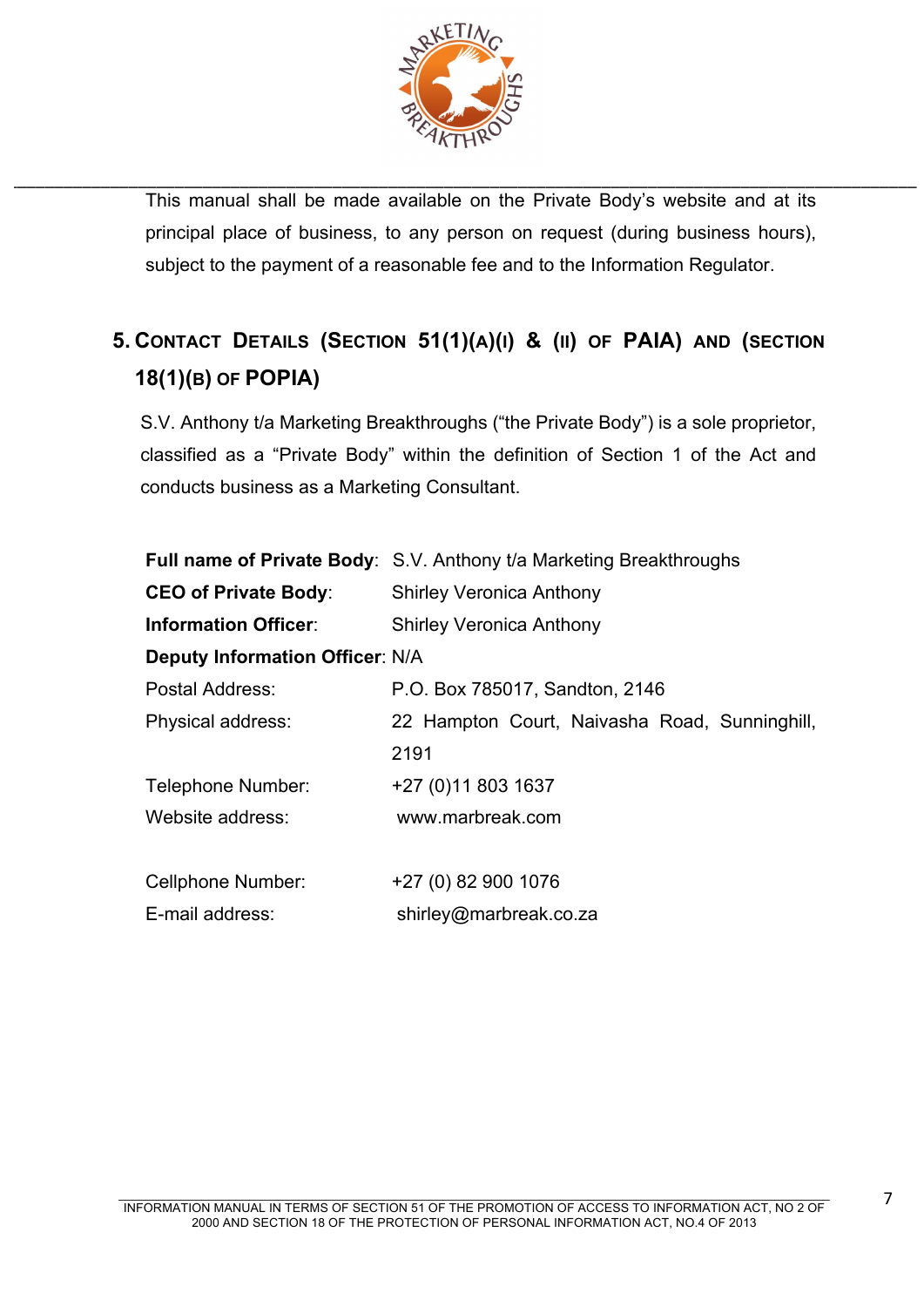

# **PART A: PROMOTION OF ACCESS TO INFORMATION**

# **6. Guide on How to use PAIA and how to obtain access to the Guide**

\_\_\_\_\_\_\_\_\_\_\_\_\_\_\_\_\_\_\_\_\_\_\_\_\_\_\_\_\_\_\_\_\_\_\_\_\_\_\_\_\_\_\_\_\_\_\_\_\_\_\_\_\_\_\_\_\_\_\_\_\_\_\_\_\_\_\_\_\_\_\_\_\_\_\_\_\_\_\_\_\_\_\_\_\_\_\_\_\_\_\_\_\_\_\_\_\_\_

- 6.1.The Regulator has, in terms of section 10(1) of PAIA, as amended, updated and made available the revised Guide on how to use the PAIA ("Guide"), in an easily comprehensible form and manner, as may reasonably be required by a person who wishes to exercise any right contemplated in PAIA and POPIA.
- 6.2.The Guide is available in each of the official languages and in braille.
- 6.3.The aforesaid Guide contains the description of:
	- 6.3.1. the objects of PAIA and POPIA;
	- 6.3.2. the postal and street address, phone and fax number and, if available, electronic mail address of:
		- 6.3.2.1. the "IO" of every public body, and
		- 6.3.2.2. every "DIO" of every public and private body designated in terms of section 17(1) of PAIA<sup>1</sup> and section 56 of POPIA<sup>2</sup>;
	- 6.3.3. the manner and form of a request for:
		- 6.3.3.1. access to a record of a public body contemplated in section  $11^3$ ; and
		- 6.3.3.2. access to a record of a private body contemplated in section  $50^4$ ;
	- 6.3.4. the assistance available from the "IO" of a public body in terms of PAIA and POPIA;
	- 6.3.5. the assistance available from the Regulator in terms of PAIA and POPIA;
	- 6.3.6. all remedies in law available regarding an act or failure to act in respect of a right or duty conferred or imposed by PAIA and POPIA, including the manner of lodging:

<sup>&</sup>lt;sup>1</sup> Section 17(1) of PAIA- *For the purposes of PAIA, each public body must, subject to legislation governing the employment of personnel of the public body concerned, designate such number of persons as deputy information officers as are necessary to render the public body as accessible as reasonably possible for any concerned, designate such number of persons as deputy info requesters of its records.* 

*<sup>2</sup> Section 56(a) of POPIA- Each public and private body must make provision, in the manner prescribed in section 17 of the Promotion of Access to Information*  Act, with the necessary changes, for the designation of such a number of persons, if any, as deputy information officers as is necessary to perform the duties and<br>responsibilities as set out in section 55(1) of POPIA.

*<sup>3</sup> Section 11(1) of PAIA- A requester must be given access to a record of a public body if that requester complies with all the procedural requirements in PAIA relating to a request for access to that record; and access to that record is not refused in terms of any ground for refusal contemplated in Chapter 4 of this Part.*

<sup>4</sup> *Section 50(1) of PAIA- A requester must be given access to any record of a private body if-*

*a) that record is required for the exercise or protection of any rights; b) that person complies with the procedural requirements in PAIA relating to a request for access to that record; and*

*c) access to that record is not refused in terms of any ground for refusal contemplated in Chapter 4 of this Part.*

 $\mathcal{L}_\mathcal{L} = \mathcal{L}_\mathcal{L} = \mathcal{L}_\mathcal{L} = \mathcal{L}_\mathcal{L} = \mathcal{L}_\mathcal{L} = \mathcal{L}_\mathcal{L} = \mathcal{L}_\mathcal{L} = \mathcal{L}_\mathcal{L} = \mathcal{L}_\mathcal{L} = \mathcal{L}_\mathcal{L} = \mathcal{L}_\mathcal{L} = \mathcal{L}_\mathcal{L} = \mathcal{L}_\mathcal{L} = \mathcal{L}_\mathcal{L} = \mathcal{L}_\mathcal{L} = \mathcal{L}_\mathcal{L} = \mathcal{L}_\mathcal{L}$ INFORMATION MANUAL IN TERMS OF SECTION 51 OF THE PROMOTION OF ACCESS TO INFORMATION ACT, NO 2 OF 2000 AND SECTION 18 OF THE PROTECTION OF PERSONAL INFORMATION ACT, NO.4 OF 2013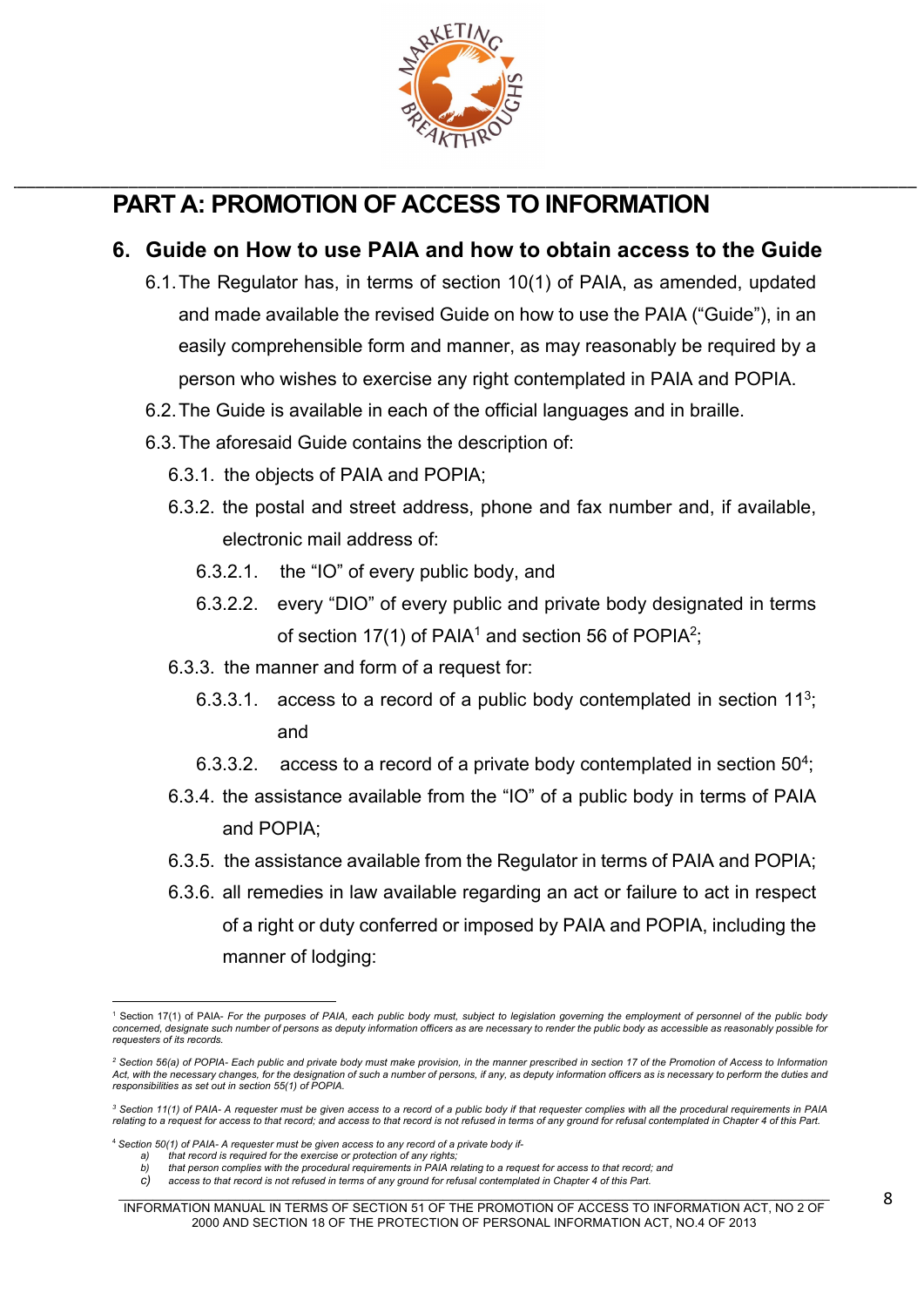

- 6.3.6.1. an internal appeal;
- 6.3.6.2. a complaint to the Regulator; and
- 6.3.6.3. an application with a court against a decision by the information officer of a public body, a decision on internal appeal or a decision by the Regulator or a decision of the head of a private body;
- 6.3.7. the provisions of sections  $14<sup>5</sup>$  and  $51<sup>6</sup>$  requiring a public body and private body, respectively, to compile a manual, and how to obtain access to a manual;
- 6.3.8. the provisions of sections  $15^7$  and  $52^8$  providing for the voluntary disclosure of categories of records by a public body and private body, respectively;
- 6.3.9. the notices issued in terms of sections  $22^9$  and  $54^{10}$  regarding fees to be paid in relation to requests for access; and
- 6.3.10. the regulations made in terms of section  $92^{11}$ .
- 6.4.Members upon request "Annexure A" of the public can inspect or make copies of the Guide from the offices of the public and private bodies, including the office of the Regulator, during normal working hours.
- 6.5.The Guide can also be obtained:
	- 6.5.1. upon request to the Information Officer;
	- 6.5.2. from the website of the Regulator (https://www.justice.gov.za/inforeg/).

any notice required by this Act;

*<sup>5</sup> Section 14(1) of PAIA- The information officer of a public body must, in at least three official languages, make available a manual containing information listed in paragraph 4 above.*

*<sup>6</sup> Section 51(1) of PAIA- The head of a private body must make available a manual containing the description of the information listed in paragraph 4 above.*

<sup>&</sup>lt;sup>7</sup> Section 15(1) of PAIA- The information officer of a public body, must make available in the prescribed manner a description of the categories of records of the *public body that are automatically available without a person having to request access*

*<sup>8</sup> Section 52(1) of PAIA- The head of a private body may, on a voluntary basis, make available in the prescribed manner a description of the categories of records of the private body that are automatically available without a person having to request access*

*<sup>9</sup>Section 22(1) of PAIA- The information officer of a public body to whom a request for access is made, must by notice require the requester to pay the prescribed request fee (if any), before further processing the request.*

<sup>&</sup>lt;sup>10</sup> Section 54(1) of PAIA- The head of a private body to whom a request for access is made must by notice require the requester to pay the prescribed request fee *(if any), before further processing the request.*

*<sup>11</sup> Section 92(1) of PAIA provides that –"The Minister may, by notice in the Gazette, make regulations regarding-*

*<sup>(</sup>a) any matter which is required or permitted by this Act to be prescribed; (b) any matter relating to the fees contemplated in sections 22 and 54;*

*<sup>(</sup>d) uniform criteria to be applied by the information officer of a public body when deciding which categories of records are to be made available in terms of section 15; and*

*<sup>(</sup>e) any administrative or procedural matter necessary to give effect to the provisions of this Act."*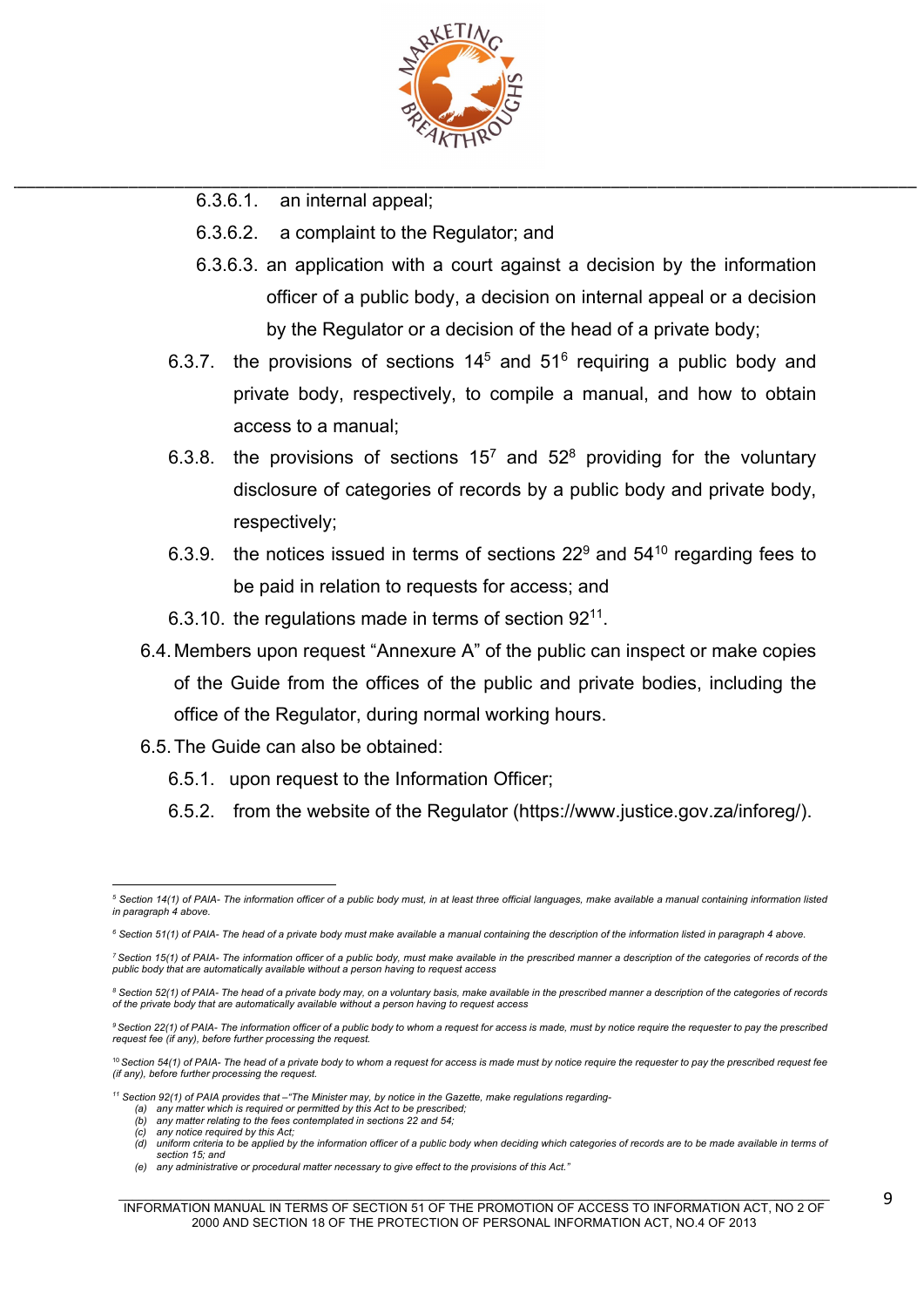

\_\_\_\_\_\_\_\_\_\_\_\_\_\_\_\_\_\_\_\_\_\_\_\_\_\_\_\_\_\_\_\_\_\_\_\_\_\_\_\_\_\_\_\_\_\_\_\_\_\_\_\_\_\_\_\_\_\_\_\_\_\_\_\_\_\_\_\_\_\_\_\_\_\_\_\_\_\_\_\_\_\_\_\_\_\_\_\_\_\_\_\_\_\_\_\_\_\_ 6.6 A copy of the Guide is also available in the following two official languages,

for public inspection during normal office hours:

- 6.6.1 English
- 6.6.2 isiZulu

# **7. RECORDS APPLICABLE IN TERMS OF LEGISLATION OTHER THAN PAIA & POPIA (SECTION 51(1)(B)(III) OF PAIA)**

Description of the Records of which are available in accordance with legislation

| No. | <b>Reference</b> | Act                                           |  |
|-----|------------------|-----------------------------------------------|--|
| 1.  | No 4 of 2013     | <b>Protection of Personal Information Act</b> |  |
| 2.  | No 2 of 2000     | Promotion of Access of Information Act        |  |
| 3.  | 2008             | Constitution of the Republic of South Africa  |  |
| 4.  | No 89 of 1991    | Value Added Tax Act                           |  |
| 5.  |                  |                                               |  |
| 6.  |                  |                                               |  |
| 7.  |                  |                                               |  |
| 8.  |                  |                                               |  |
| 9.  |                  |                                               |  |
| 10. |                  |                                               |  |

# **8. DESCRIPTION OF SUBJECTS AND CATEGORIES OF RECORDS (SECTION 51(1)(B)(II) & (IV) OF PAIA)**

- 8.1.The Private Body holds various records. The subjects on which the Private Body holds records and the categories of records held by the Private Body are reproduced in the tables below;
- 8.2.The listing of a category or subject matter in this manual does not guarantee access to such records. All requests for access will be evaluated on a case by case basis in accordance with the provisions of PAIA and other applicable legislation. A request for records shall be made in the prescribed form set out later in this manual under the heading "Form of Request for Records" set out below in section 7.1 of this Manual.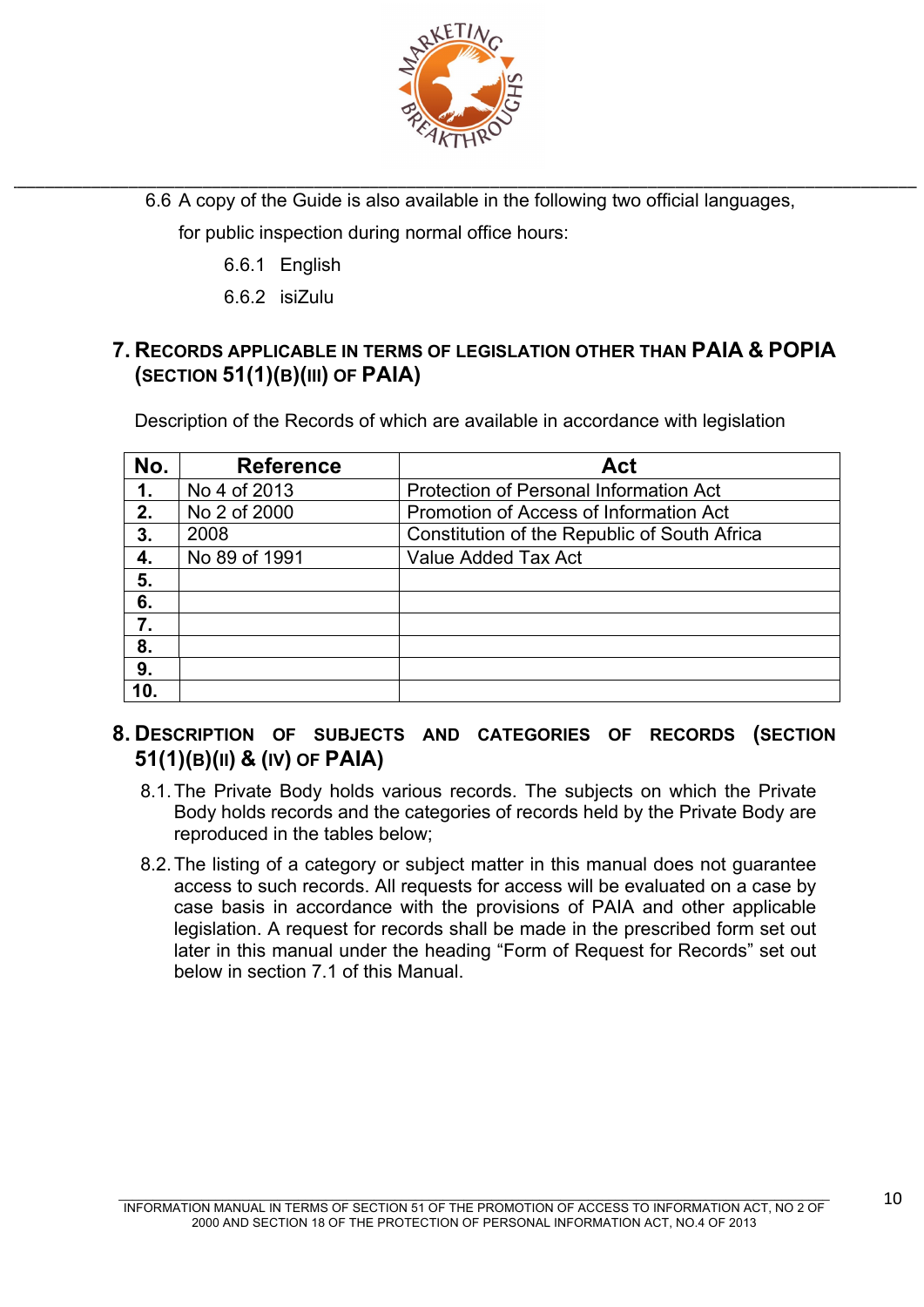

| <b>Record Subjects</b>                                                | <b>Categories of Records Held</b>                                                     | Availability                          |
|-----------------------------------------------------------------------|---------------------------------------------------------------------------------------|---------------------------------------|
| <b>Public &amp; Employee</b>                                          | Website                                                                               | <b>General Public</b>                 |
| <b>Records</b>                                                        | Service / Product Information                                                         | <b>General Public</b>                 |
| (Available without a person having<br>to request access by completing | <b>Media Releases (Blogs)</b>                                                         | <b>General Public</b>                 |
| Form C. These are mostly records<br>that maybe available on the       | <b>Brochures &amp; Publications</b>                                                   | <b>General Public</b>                 |
| website and a person may<br>download or request telephonically        | <b>Company Profile</b>                                                                | <b>General Public</b>                 |
| or by sending an email or a letter)                                   | Electronic & Hardcopy Publications of book                                            | <b>General Public</b>                 |
| Internal Administration,                                              | Copyrights                                                                            | Form of Request for                   |
| Compliance &<br>Management                                            | <b>Domain Names</b>                                                                   | <b>Records</b>                        |
|                                                                       | <b>Software Licences</b>                                                              |                                       |
|                                                                       | <b>Insurance Records</b>                                                              |                                       |
| <b>Statutory Records</b>                                              | <b>VAT</b>                                                                            | Form of Request for<br><b>Records</b> |
| <b>Finance</b>                                                        | <b>Accounting Records</b>                                                             | Form of Request for                   |
|                                                                       | Bank Statements incl. Electronic Banking<br>records & Account Details                 | <b>Records</b>                        |
|                                                                       | <b>Petty Cash Records</b>                                                             |                                       |
|                                                                       | <b>Tax Returns &amp; Assessments</b>                                                  |                                       |
| <b>Client / Customer Records</b>                                      | <b>Agreements</b>                                                                     | Form of Request for                   |
|                                                                       | <b>Contracts</b>                                                                      | <b>Records</b>                        |
|                                                                       | <b>Statements &amp; Transactional Information</b>                                     |                                       |
|                                                                       | <b>Documentary Evidential Material</b>                                                |                                       |
|                                                                       | Correspondence                                                                        |                                       |
|                                                                       | Records provided by a client to a third party<br>acting on behalf of the Private Body |                                       |
|                                                                       | Records provided by a third party                                                     |                                       |
|                                                                       | Research conducted on behalf of Client                                                |                                       |
| Service Providers,                                                    | <b>Statements &amp; Transactional Information</b>                                     | Form of Request for                   |
| Suppliers & 3 <sup>rd</sup> Parties                                   | Correspondence                                                                        | <b>Records</b>                        |
|                                                                       | <b>Records</b>                                                                        |                                       |
| Marketing &                                                           | <b>Agreements / Contracts</b>                                                         | Form of Request for                   |
| Communications<br>Department                                          | <b>Correspondence IRP5 Certificates</b>                                               | <b>Records</b>                        |
|                                                                       | <b>Advertised Positions</b>                                                           |                                       |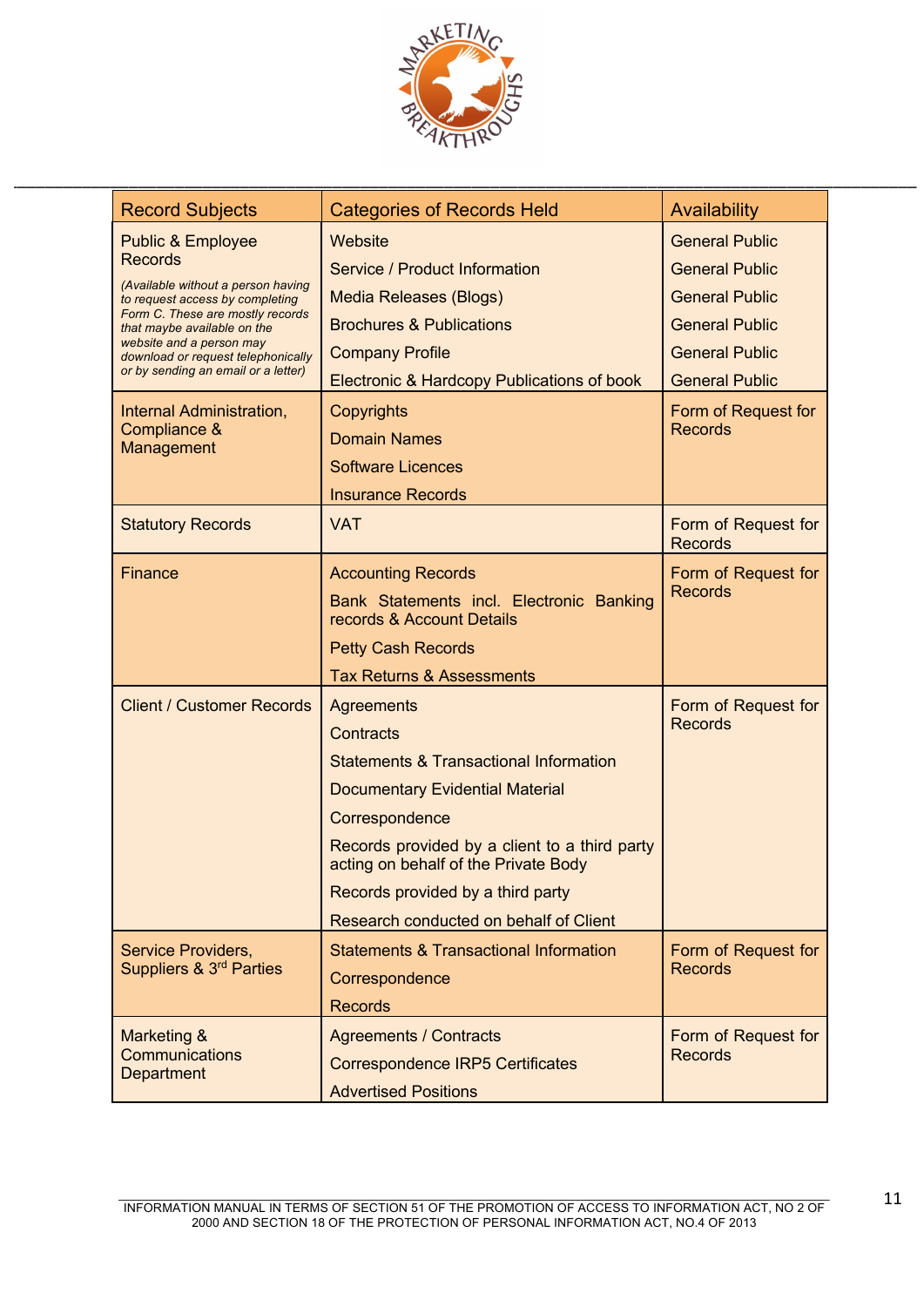

### **9. PROCEDURES FOR REQUESTING INFORMATION**

- 9.1.Form of request for records
	- 9.1.1. A request for records shall be accompanied by adequate proof of identity of the applicant, (such as a certified copy of his/her identity document), and made using the prescribed form, a copy of which is attached hereto and marked Annexure B. The prescribed form is also available from the website of the Department of Justice and Constitutional Development at https://www.justice.gov.za;
	- 9.1.2. The prescribed form shall be submitted to the Private Body Head named in clause 5 hereof;
	- 9.1.3. The above procedure shall apply in the event that the requester is requesting information for personal use and/or on behalf of another person, even if such other person is a permanent employee of the Private Body;
	- 9.1.4. The Head of the Private Body shall as soon as reasonably possible, and within 30 (thirty) days after the request has been received, decide whether or not to grant such request;
	- 9.1.5. The requester will be notified of the decision of the Head of the Private Body or the General Manager in the manner indicated by the requester;
	- 9.1.6. After access is granted, actual access to the record requested will be given as soon as reasonably possible;
	- 9.1.7. If the request for access is refused, the Head of the Private Body or the General Manager shall advise the requester in writing of the refusal. The notice of refusal shall state:
		- 9.1.7.1. Adequate reasons for the refusal; and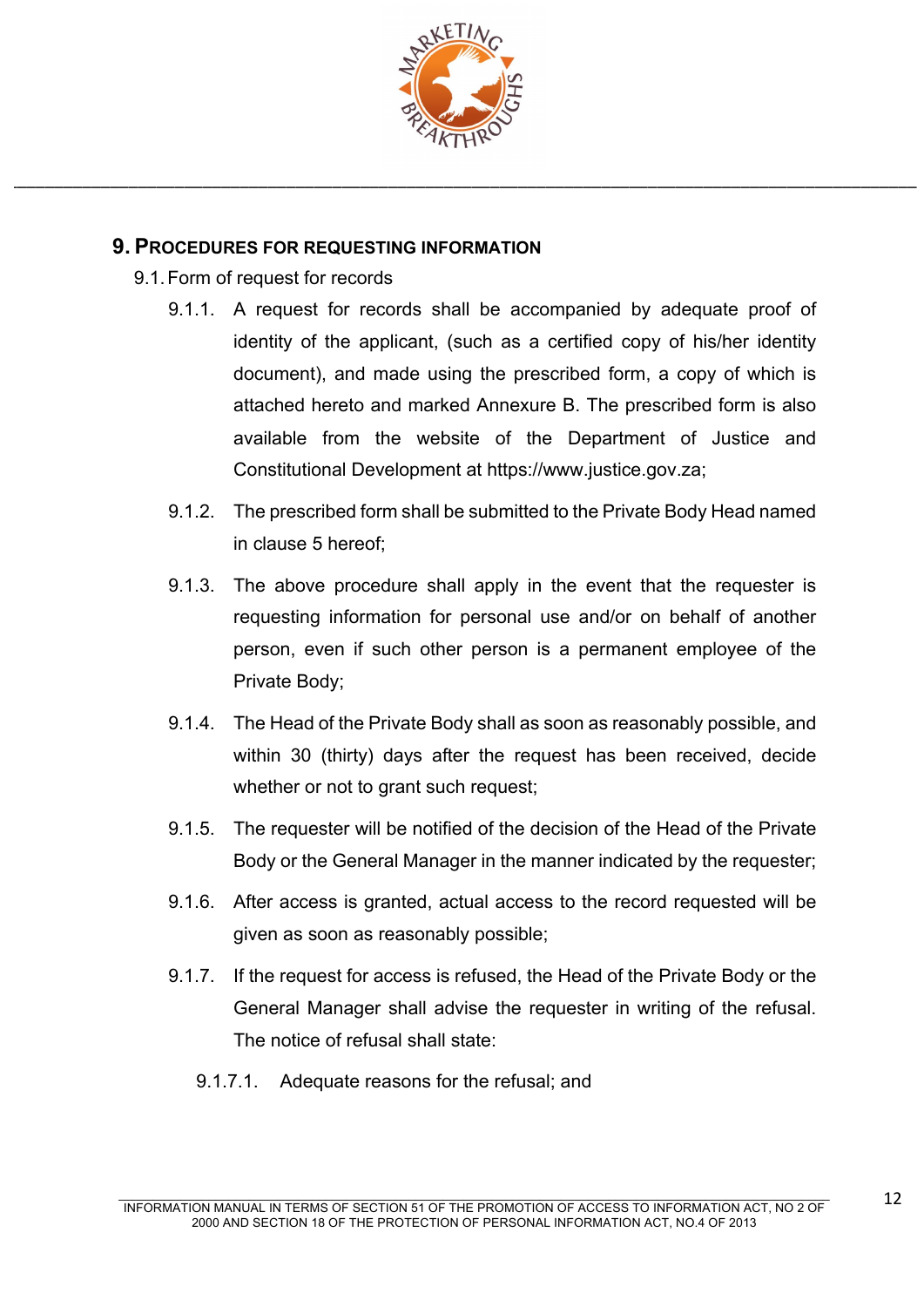

- \_\_\_\_\_\_\_\_\_\_\_\_\_\_\_\_\_\_\_\_\_\_\_\_\_\_\_\_\_\_\_\_\_\_\_\_\_\_\_\_\_\_\_\_\_\_\_\_\_\_\_\_\_\_\_\_\_\_\_\_\_\_\_\_\_\_\_\_\_\_\_\_\_\_\_\_\_\_\_\_\_\_\_\_\_\_\_\_\_\_\_\_\_\_\_\_\_\_ 9.1.7.2. That the requester may lodge an appeal with a court of competent jurisdiction against the refusal of the request (including the period) for lodging such an appeal;
	- 9.1.8. If the Head of the Private Body or the Information Officer fails to respond within 30 (thirty) days after a request has been received, it is deemed, in terms of section 58 read together with section 56(1) of PAIA, that the Head of the Private Body or the Information Officer has refused the request.
	- 9.1.9. The Private Body or the Information Officer has refused the request.
	- 9.2.Fees Prescribed in Terms of the Regulations (Section 54 of PAIA)
		- 9.2.1. The following applies to requests (other than personal requests):
			- 9.2.1.1. A requestor is required to pay the prescribed fees (R50.00) before a request will be processed;
			- 9.2.1.2. If the preparation of the record requested requires more than the prescribed 6 (six) hours, a deposit shall be paid (of not more than one third of the access fee which would be payable if the request were granted);
			- 9.2.1.3. The requester may lodge an application with a court against the tender/payment of the request fee and/or deposit;
		- 9.2.2. Records may be withheld until the fees have been paid;
		- 9.2.3. The fee structure shall be available by way of regulations published from time to time;
		- 9.2.4. In addition to the request fee, the following reproduction fees are prescribed by the Minister in respect of private bodies such as the Private Body: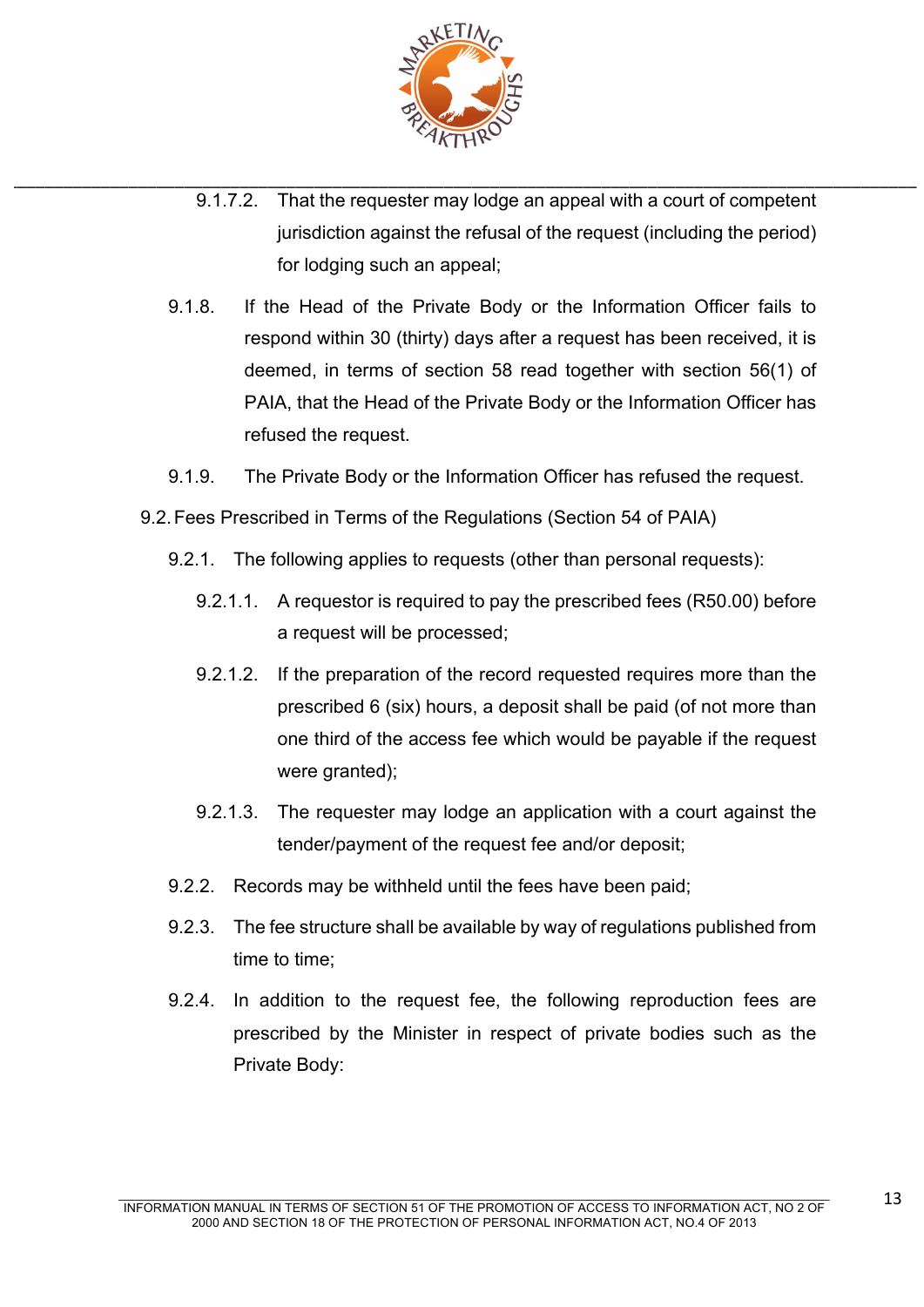

|      | <b>DESCRIPTION:</b>                                                                                                        | FEEA                                                                              |  |
|------|----------------------------------------------------------------------------------------------------------------------------|-----------------------------------------------------------------------------------|--|
|      | For every photocopy of an A4 size page or part thereof                                                                     | R 1.10                                                                            |  |
|      | For every printed copy of an A4 size page or part thereof held on<br>a computer or in electronic or machine readable forms | R 0.75                                                                            |  |
|      | For a copy in a computer readable form on compact disc                                                                     | R70.00                                                                            |  |
| İ.   | For a transcription of visual images, for an A4 size page<br>or part thereof                                               | R20.00                                                                            |  |
| ii.  | For a copy of visual images                                                                                                | R60.00                                                                            |  |
| iii. | For a transcription of an audio record, for an A4 size page<br>or part thereof                                             | R <sub>20.00</sub>                                                                |  |
| iv.  | For a copy of an audio record                                                                                              | R <sub>30.00</sub>                                                                |  |
|      | To search for the record for disclosure                                                                                    | R30.00 for each hour or<br>part of an hour reasonably<br>required for such search |  |

- 9.2.5. The request fee payable by a requester, other than a personal requester, referred to in regulation 11(2) is R50.00;
- 9.2.6. For purposes of section 54(2) of POPIA, the following applies:
	- 9.2.6.1. Six hours as the hours to be exceeded before a deposit is payable; and
	- 9.2.6.2. One third of the access fee is payable as a deposit by the requester.
- 9.2.7. The actual postage is payable when a copy of a record must be posted to a requester.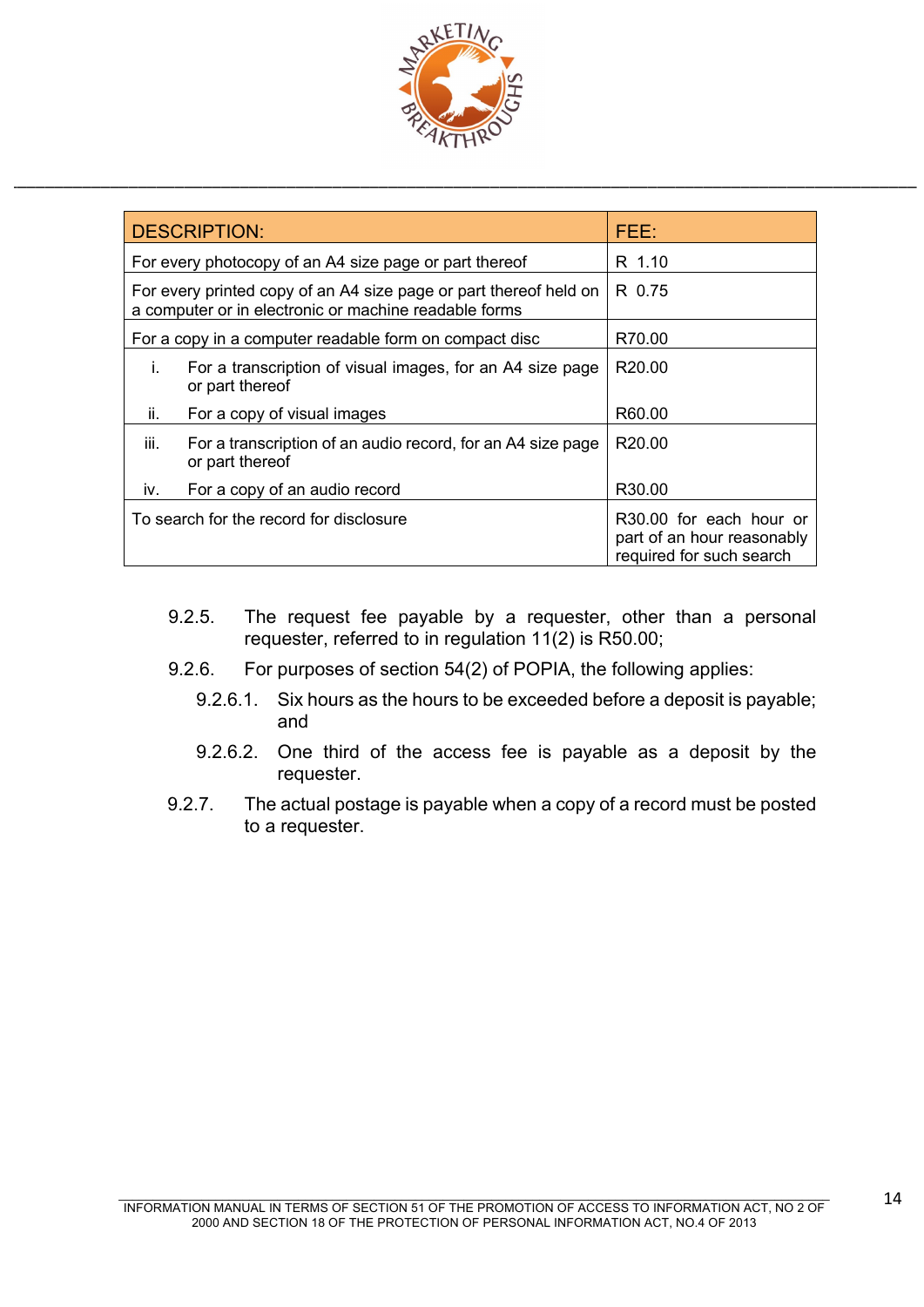

# **PART B: PROTECTION OF PERSONAL INFORMATION**

# **10.PROTECTION OF PERSONAL INFORMATION (SECTION 51(1)(C)(I)-(III) OF PAIA READ WITH SECTION 18 OF POPIA)**

- 10.1. The Private Body processes certain personal information, as defined in POPIA relating to several data subjects, from time to time. A data subject is the person, (natural or juristic), to whom Personal Information relates and from whom the Private Body collects and processes information;
- 10.2. A description of the data subjects, (individuals and juristic persons), the information relating thereto, the purpose of processing that information and the recipients of that Personal Information is reproduced in the tables below:

| <b>Data Subjects: Clients / Customers</b>                                                                                                                                                                                               |                                                                                                   |                                                        |
|-----------------------------------------------------------------------------------------------------------------------------------------------------------------------------------------------------------------------------------------|---------------------------------------------------------------------------------------------------|--------------------------------------------------------|
| Personal information processed:                                                                                                                                                                                                         | Source of the<br><b>Personal Information</b>                                                      | Supply of information<br><b>Mandatory or Voluntary</b> |
| Name, e-mail address, physical address, postal<br>address, telephone number, online and other<br>identifiers, company registration number or ID,<br>Vat number, shareholders information, BBBEE<br>& other statutory info, bank details | Communication either<br>via electronic<br>platforms or verbal<br>communication from<br>the client | Mandatory                                              |
| Correspondence sent by the person that is<br>implicitly or explicitly of a private or confidential<br>nature or further correspondence that would<br>reveal the contents of the original<br>correspondence                              | Communication<br>via.<br>electronic platforms<br>from the client                                  | Voluntary                                              |
| Purpose of processing the Personal Information:<br>Invoicing<br><b>Statutory purposes</b><br><b>Delivery of Services /Product</b><br>$\bullet$<br>Logistic purposes<br><b>Execution of Services / Products</b>                          |                                                                                                   |                                                        |
| Will any of their Personal Information be transferred to another country or<br>international organisation?                                                                                                                              |                                                                                                   | <b>NO</b>                                              |
| Recipient or categories of recipients to whom the personal information is supplied:<br><b>Head of Private Body</b><br>3rd Party Operator                                                                                                |                                                                                                   |                                                        |
| The consequence of failure to provide information:<br><b>Non Compliance</b><br>$\bullet$<br><b>Inability to execute Services / Products</b><br><b>Non Delivery</b>                                                                      |                                                                                                   |                                                        |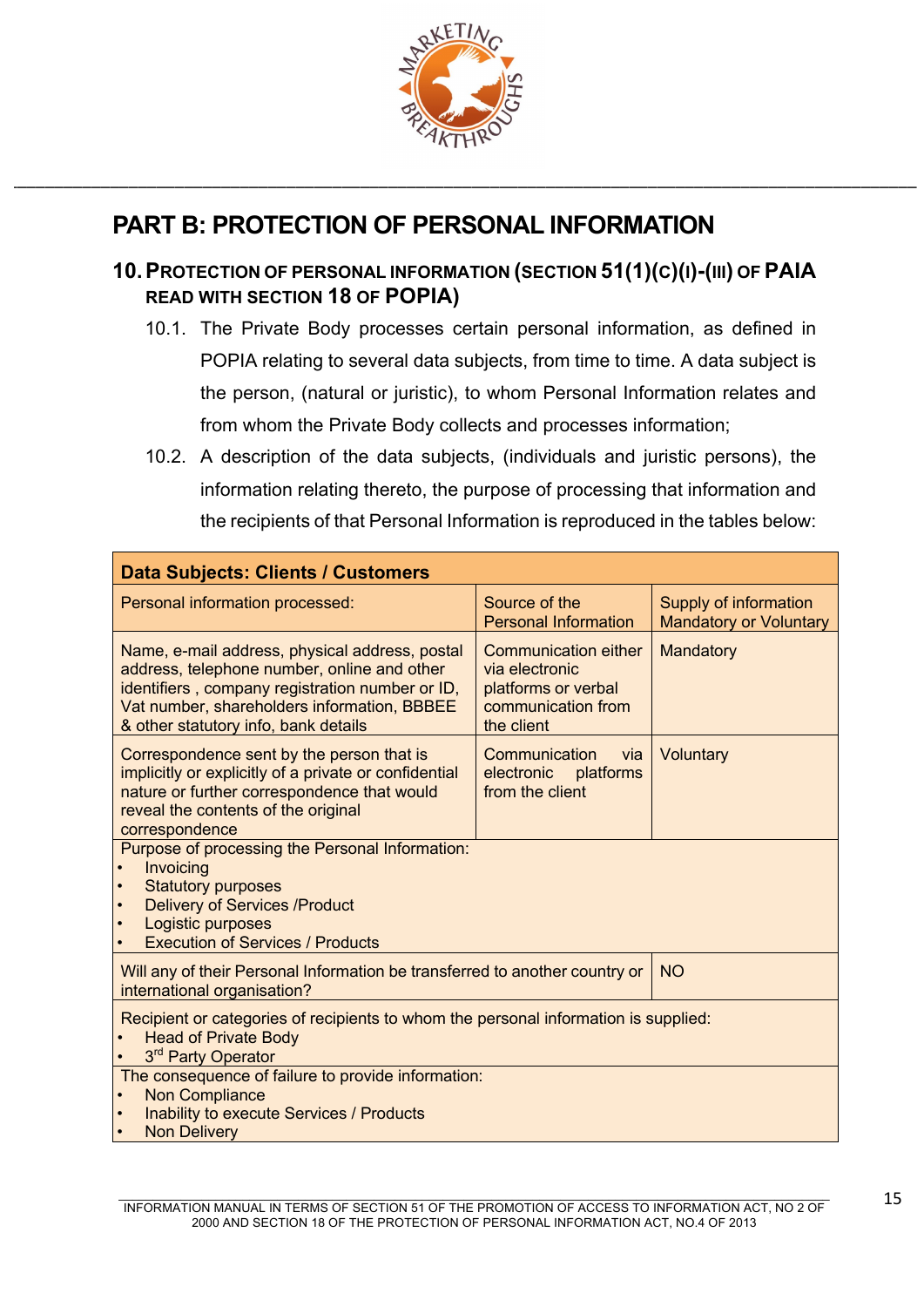

| <b>Data Subjects: Suppliers</b>                                                                                                                                                                                                         |                                                                                                          |                                                        |  |  |
|-----------------------------------------------------------------------------------------------------------------------------------------------------------------------------------------------------------------------------------------|----------------------------------------------------------------------------------------------------------|--------------------------------------------------------|--|--|
| Personal information processed:                                                                                                                                                                                                         | Source of the<br><b>Personal Information</b>                                                             | Supply of information<br><b>Mandatory or Voluntary</b> |  |  |
| Name, e-mail address, physical address, postal<br>address, telephone number, online and other<br>identifiers, company registration number or ID,<br>Vat number, shareholders information, BBBEE<br>& other statutory info, bank details | <b>Communication either</b><br>via electronic<br>platforms or verbal<br>communication from<br>the client | Mandatory                                              |  |  |
| Correspondence sent by the person that is<br>implicitly or explicitly of a private or confidential<br>nature or further correspondence that would<br>reveal the contents of the original<br>correspondence                              | Voluntary                                                                                                |                                                        |  |  |
| <b>Name &amp; Registration Number</b>                                                                                                                                                                                                   | <b>Operator Agreement</b>                                                                                | Mandatory                                              |  |  |
| Purpose of processing the Personal Information:<br><b>Payment purposes</b><br><b>Statutory purposes</b><br>Logistic purposes<br>Execution of and delivery of services / products                                                        |                                                                                                          |                                                        |  |  |
| Will any of their Personal Information be transferred to another country or<br>international organisation?                                                                                                                              |                                                                                                          | <b>NO</b>                                              |  |  |
| Recipient or categories of recipients to whom the personal information is supplied:<br><b>Head of Private Body</b><br>3 <sup>rd</sup> Party Operator                                                                                    |                                                                                                          |                                                        |  |  |
| The consequence of failure to provide information:<br><b>Non Compliance</b><br><b>Inability to execute Services / Products</b><br><b>Non Delivery</b>                                                                                   |                                                                                                          |                                                        |  |  |

- 10.3. Where Personal Information is collected in terms of specific legislation, the Private Body will inform the data subject in terms of which legislation that data is collected;
- 10.4. Data subjects have the right to object to the processing of their Personal Information;
- 10.5. In the event a data subject requires confirmation regarding the existence of the Personal Information processed by the Private Body or believes that the Personal Information processed by the Private Body requires rectification, the data subject is entitled to utilise the processes and procedures set out in Section A of this manual to request access to the records of the Private Body set out in section 18(1)(h)(iii);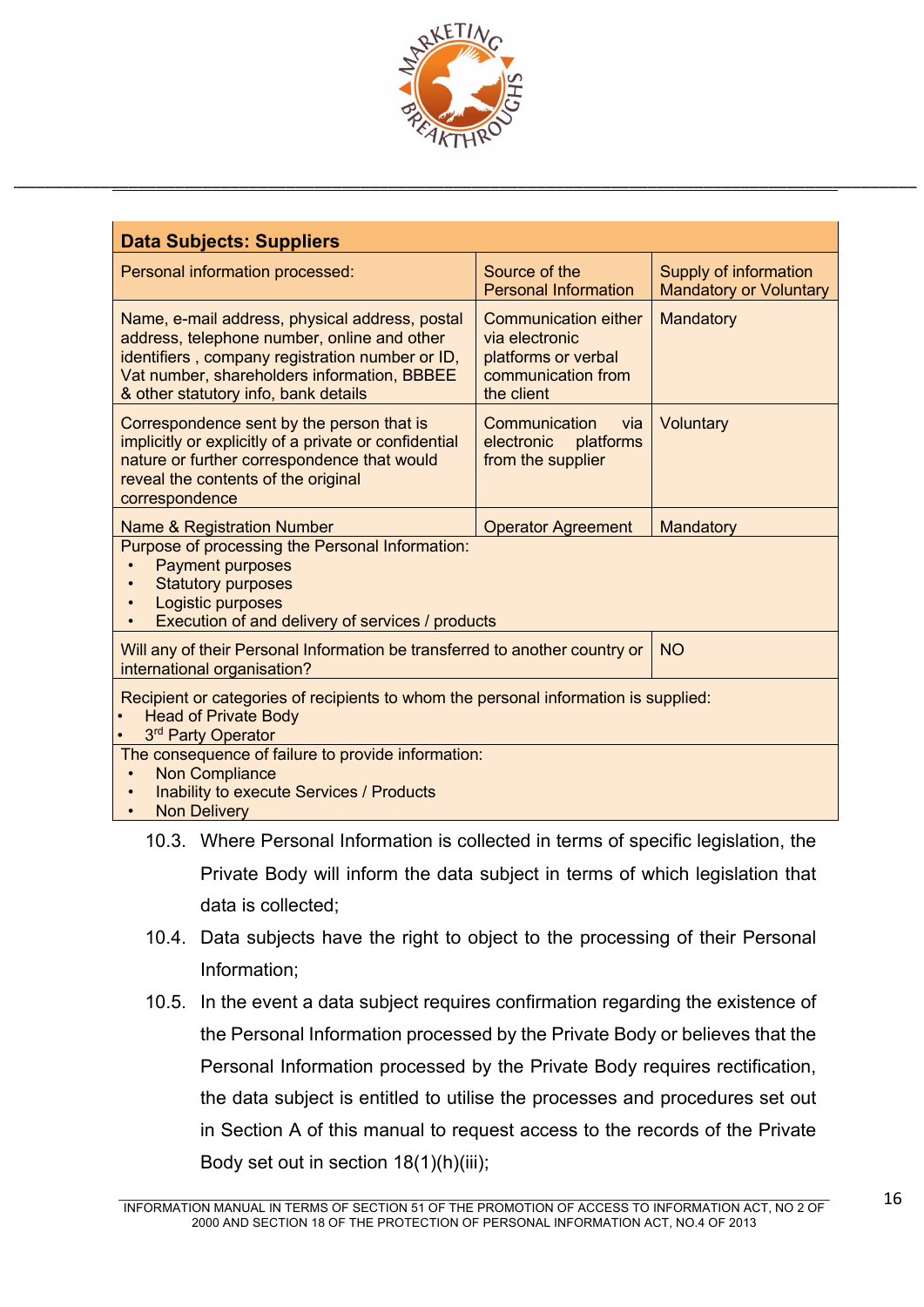

\_\_\_\_\_\_\_\_\_\_\_\_\_\_\_\_\_\_\_\_\_\_\_\_\_\_\_\_\_\_\_\_\_\_\_\_\_\_\_\_\_\_\_\_\_\_\_\_\_\_\_\_\_\_\_\_\_\_\_\_\_\_\_\_\_\_\_\_\_\_\_\_\_\_\_\_\_\_\_\_\_\_\_\_\_\_\_\_\_\_\_\_\_\_\_\_\_\_ 10.6. We will not, without data subjects' express consent use their Personal Information for any other purpose other than:

## Specifically:

10.6.1. As set out in the above mentioned tables;

### Generally:

- 10.6.2. In relation to the provision of any goods and services to a data subject;
- 10.6.3. To inform the data subject of new features, special offers and promotional competitions offered by us or any of our departments, affiliates and/or partners (unless they have opted out from receiving marketing material from us);
- 10.6.4. To improve our product and/or service selection and their experience on our website;

or

- 10.6.5. To disclose their Personal Information to any third party as set out below:
	- 10.6.5.1. To our employees and/or third party service providers who assist us to interact with data subjects via our website, for the ordering of goods or services or when delivering goods or services to data subjects, their personal and contract information being essential in order to assist us to communicate with the data subject, their personal and contract information being essential in order to assist us to communicate with the data subjects properly and efficiently;
	- 10.6.5.2. To our divisions, affiliates and/or partners (including their employees and/or third party service providers) in order for them to interact directly with data subjects via email or any other method for purposes of sending data subjects marketing material regarding any current or new goods or services, new features, special offers or promotional items offered by them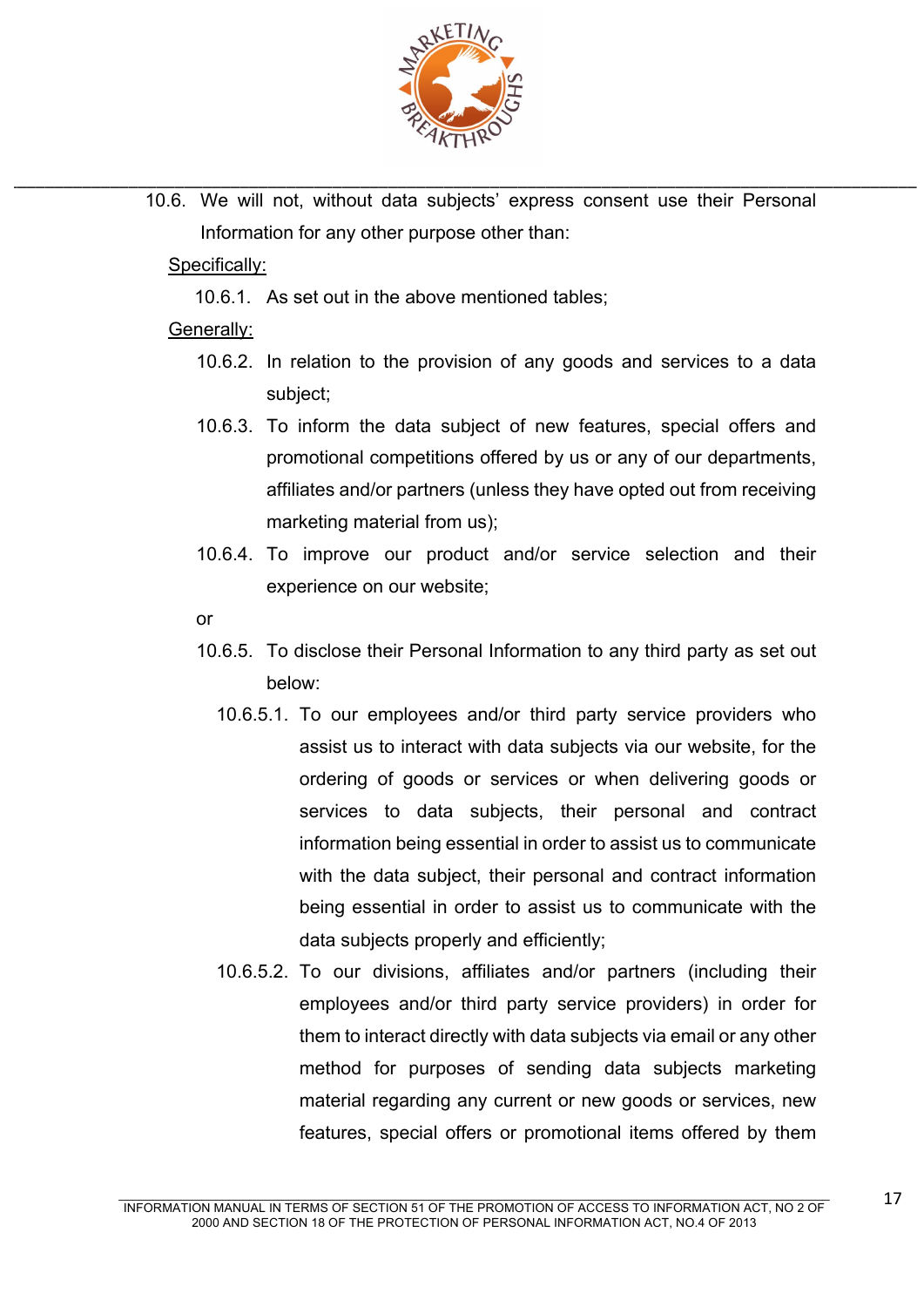

(unless the data subjects have opted out from receiving marketing material from us);

- 10.6.5.3. To law enforcement, government officials, fraud detection agencies or other third parties when we believe in good faith that the disclosure of Personal Information is necessary to prevent physical harm or financial loss, to report or support the investigation into suspected illegal activity;
- 10.6.5.4. To our service providers (under contract with us) who help with parts of our business operations (accounting, payroll and information technology services etc). However, the service providers may only use data subjects' information in connection with the services they perform for us and not for their own benefits;
- 10.6.5.5. To our suppliers in order for them to liaise directly with data subjects regarding any defective goods or services which requires their involvement;
- 10.6.5.6. To any third party seller for purposes of sending data subjects an invoice for any goods purchased from such third party seller, which disclosed information will be limited to data subjects' email address;
- 10.7. We are entitled to use or disclose data subjects' Personal Information if such use or disclosure is required in order to comply with any applicable law, subpoena, order of court or legal process served on us, or to protect and defend our rights or property. In the event of a fraudulent online payment, we are entitled to disclose relevant Personal Information for criminal investigation purposes or in line with any other legal obligation for disclosure of the Personal Information which may be required of it;
- 10.8. Data subjects' privacy is important to us and we will therefore not sell, rent or provide Personal Information to unauthorised third parties for their independent use without their consent;
- 10.9. We will not process personal information concerning: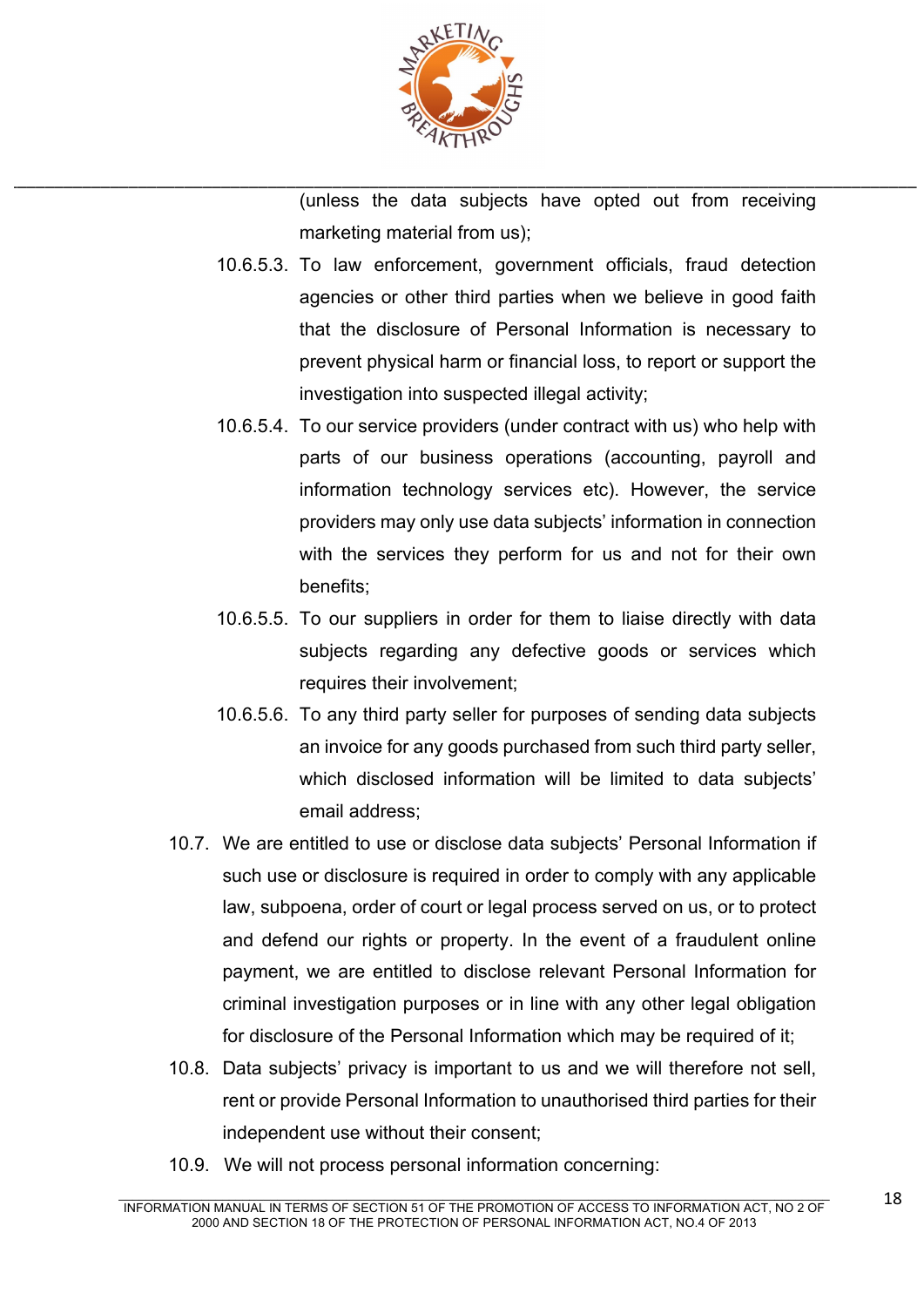

- \_\_\_\_\_\_\_\_\_\_\_\_\_\_\_\_\_\_\_\_\_\_\_\_\_\_\_\_\_\_\_\_\_\_\_\_\_\_\_\_\_\_\_\_\_\_\_\_\_\_\_\_\_\_\_\_\_\_\_\_\_\_\_\_\_\_\_\_\_\_\_\_\_\_\_\_\_\_\_\_\_\_\_\_\_\_\_\_\_\_\_\_\_\_\_\_\_\_ 10.9.1. The religious or philosophical beliefs, race or ethnic origin, trade union membership, political persuasion, health or sex life or biometric information of data subject; or
	- 10.9.2. The criminal behaviour of a data subject to the extent that such information relates to
		- I. The alleged commission by a data subject; or
		- II. Any proceedings in respect of any offence allegedly committed by a data subject or the disposal of such proceedings

unless

- 10.9.2.1.The data subject has given specific consent to process such data; or
- 10.9.2.2.Processing is necessary for the establishment, exercise or defence of a right or obligation in law:
- 10.9.2.3.Processing is necessary to comply with an obligation of international law; or
- 10.9.2.4.Processing is for historical, statistical or research purposes to the extent that:
	- I. The purpose serves a public interest; or
	- II. requesting consent would constitute an unreasonable requirement in the circumstances
- 10.10.In line with our obligations in terms of section 22 of POPIA, where there are reasonable grounds to believe that Personal Information has been accessed or acquired by any unauthorised person, we will notify the Information Regulator and the data subject, where possible;
- 10.11.When data subjects provide a rating or review of our services and/or goods, they consent to us using that rating or review as we deem fit, including without limitation, on our website, in newsletters or other marketing material. The name that will appear next to that rating or review is their first name, as they would have provided. We will not display their surname, nor any of their contact details, with a rating or a review;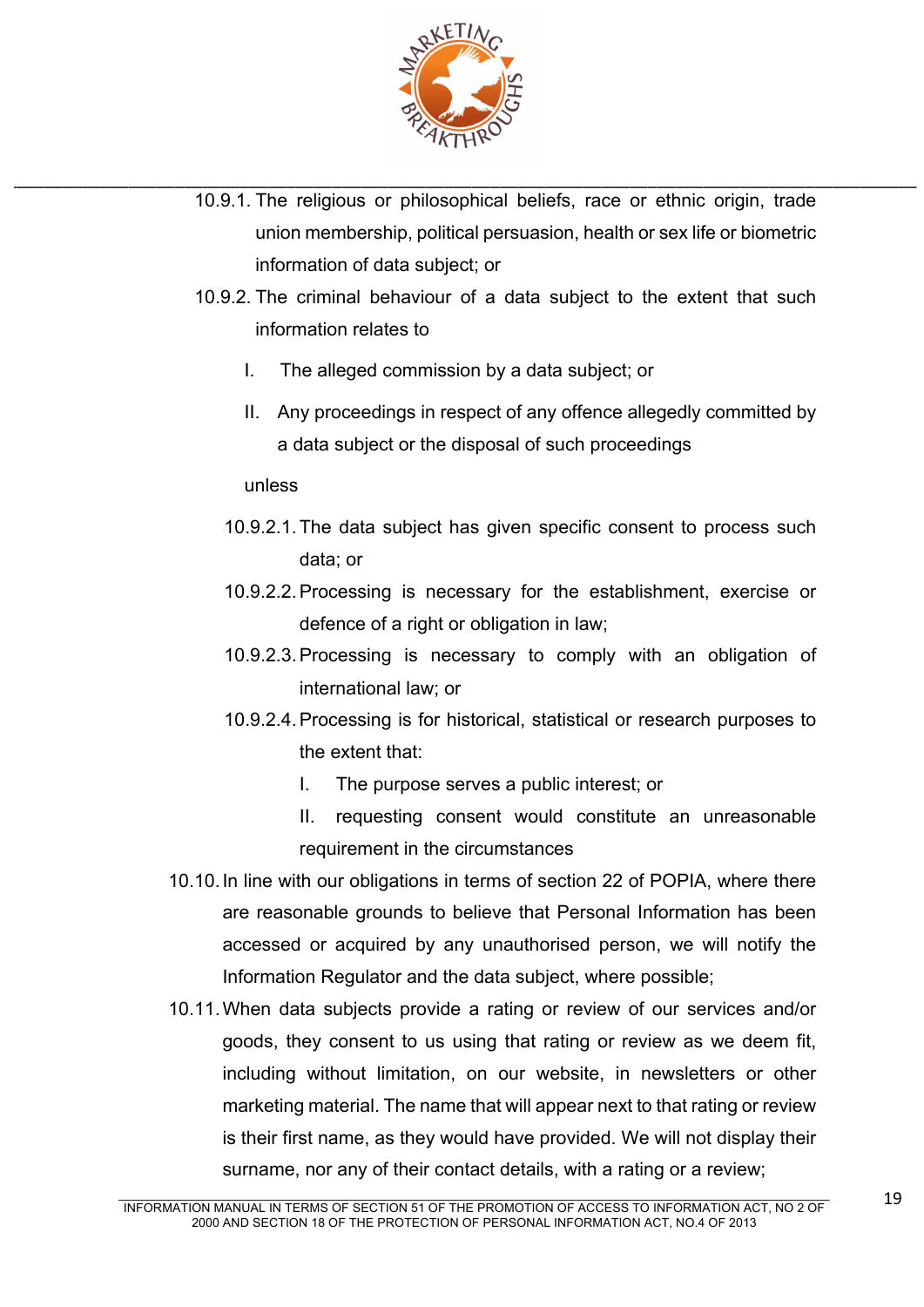

- 10.12.1. Treat data subjects' Personal Information as strictly confidential, save where we are entitled to share it as set out in this section;
- 10.12.2. Take appropriate technical and organisational measures to ensure that data subjects' Personal Information is kept secure and is protected against unauthorised or unlawful processing, accidental loss, destruction or damage, alteration, disclosure or access;
- 10.12.3.Provide data subjects with access to their Personal Information to view and/or update personal details;
- 10.12.4.Promptly notify data subjects if we become aware of any unauthorised use, disclosure or processing of their Personal Information;
- 10.12.5.Provide data subjects with reasonable evidence of our compliance with our obligations under this section on reasonable notice and request; and
- 10.12.6. Upon data subjects' request, promptly return or destroy any and all of their Personal Information in our possession or control, save for that which we are legally obliged to retain.
- 10.13.We will not retain data subjects' Personal Information longer than the period for which it was originally needed, unless we are required by law to do so, or they consent to us retaining such information for a longer period.
- 10.14.We undertake to never sell or make data subjects' Personal Information available to any third party other than as provided for in this section;
- 10.15.Whilst we will do all things reasonably necessary to protect data subjects' rights of privacy, we cannot guarantee or accept any liability whatsoever for unauthorised or unlawful disclosures of data subjects' Personal Information, whilst in our possession, made by third parties who are not subject to our direct control, unless such disclosure is as a result of our gross negligence;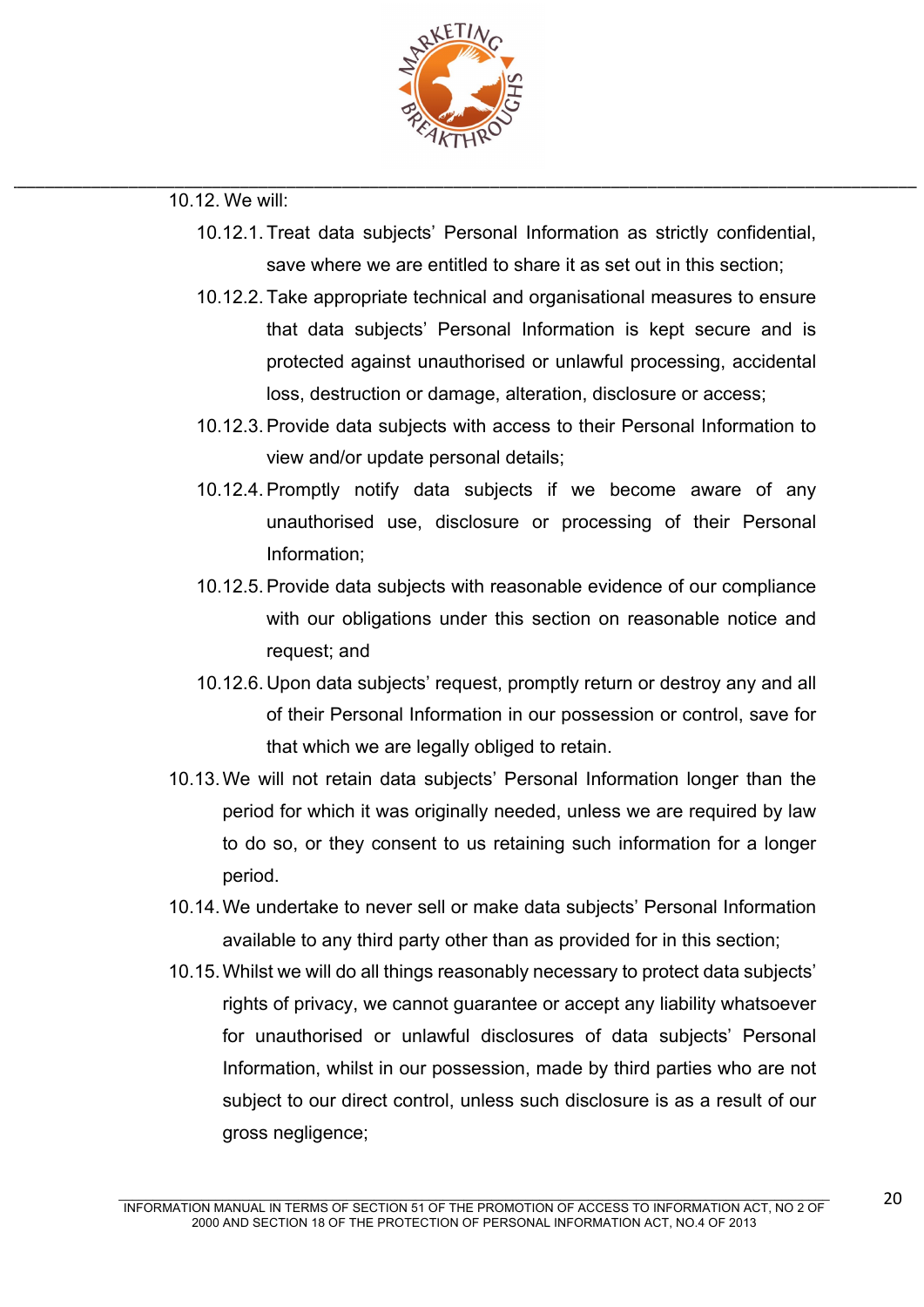

\_\_\_\_\_\_\_\_\_\_\_\_\_\_\_\_\_\_\_\_\_\_\_\_\_\_\_\_\_\_\_\_\_\_\_\_\_\_\_\_\_\_\_\_\_\_\_\_\_\_\_\_\_\_\_\_\_\_\_\_\_\_\_\_\_\_\_\_\_\_\_\_\_\_\_\_\_\_\_\_\_\_\_\_\_\_\_\_\_\_\_\_\_\_\_\_\_\_ 10.16.Should a data subject believe that we have used their Personal Information contrary to this Manual and the provisions of POPIA, the data subject should first attempt to resolve any concerns with us. If the data subject is not satisfied, they have the right to lodge a complaint with the Information Regulator (whose address can be found herein above), established in terms of POPIA.

# **11.TRANSBORDER FLOWS OF PERSONAL INFORMATION (SECTION 51(1)(C)(IV) OF PAIA AND SECTION 18(1)(G) OF POPIA)**

The Private Body may from time to time need to transfer authorised Personal Information to another country for storage purposes or for rendering of services by a foreign third party service provider or otherwise. We will ensure that any person that we pass data subjects' Personal Information to agrees to treat their information with the same level of protection as we are obliged to in terms of section 72 of POPIA

# **12.SECURITY MEASURES TO PROTECT PERSONAL INFORMATION (SECTION 51(1)(C)(V))**

The security measures implemented by the Private Body to ensure the confidentiality, integrity and availability of Personal Information, are listed and described below:

| <b>Physical Security Measures</b>                        | <b>Cyber Security Measures</b>                 |
|----------------------------------------------------------|------------------------------------------------|
| Access control to the premises and certain key Firewalls |                                                |
| areas, which access is restricted to authorised          |                                                |
| personnel                                                |                                                |
| Alarms are password protected                            | <b>Eset Virus Protection</b>                   |
| On site security guards access via cell phone            | Password on devices                            |
| Discarded documentation is shredded                      | Devices are automatically locked after certain |
|                                                          | periods of inactivity                          |
| Alarm system and panic buttons in a gated                | Data is backed up onto cloud automatically,    |
| cluster                                                  | and weekly on an external hard drive           |
|                                                          | <b>Garden Wall</b>                             |

# **13.UPDATES TO THE MANUAL (SECTION 51(2))**

The Private Body may update this manual annually or from time to time as it may deem necessary.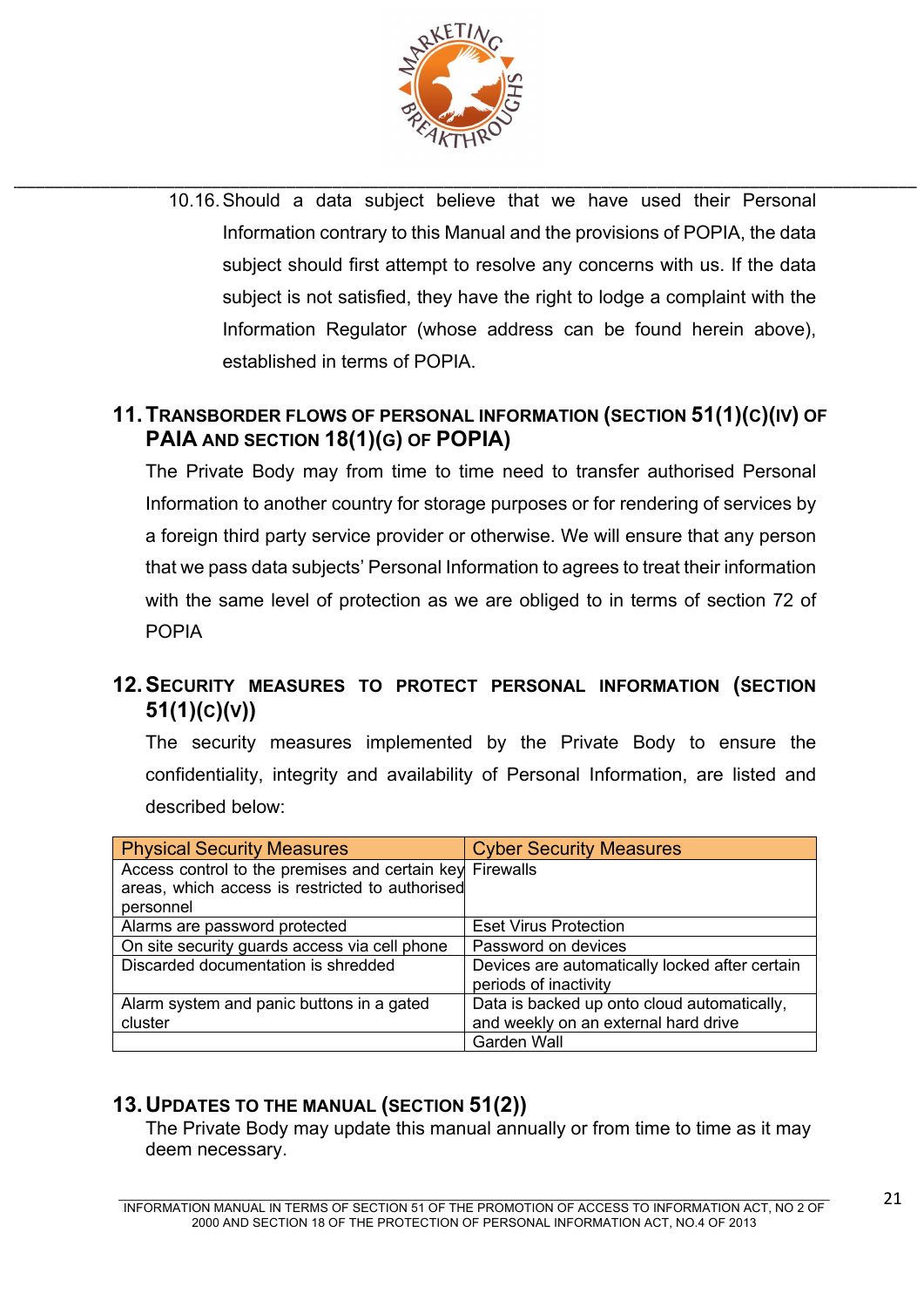

### \_\_\_\_\_\_\_\_\_\_\_\_\_\_\_\_\_\_\_\_\_\_\_\_\_\_\_\_\_\_\_\_\_\_\_\_\_\_\_\_\_\_\_\_\_\_\_\_\_\_\_\_\_\_\_\_\_\_\_\_\_\_\_\_\_\_\_\_\_\_\_\_\_\_\_\_\_\_\_\_\_\_\_\_\_\_\_\_\_\_\_\_\_\_\_\_\_\_ **ANNEXURE A** Form 1 – Request for a copy of the Guide [Regulation 3]

|                                                       |                         |                     | <b>FORM1</b>                           |                         |                          |
|-------------------------------------------------------|-------------------------|---------------------|----------------------------------------|-------------------------|--------------------------|
|                                                       |                         |                     | <b>REQUEST FOR A COPY OF THE GUIDE</b> |                         |                          |
|                                                       |                         |                     | [Regulations 3]                        |                         |                          |
| TO:                                                   | The Information Officer |                     |                                        |                         |                          |
|                                                       |                         |                     |                                        |                         |                          |
|                                                       |                         |                     |                                        |                         |                          |
|                                                       |                         |                     |                                        |                         |                          |
|                                                       |                         |                     |                                        |                         |                          |
|                                                       |                         |                     |                                        |                         |                          |
| I.                                                    |                         |                     |                                        |                         |                          |
| Full names:                                           |                         |                     |                                        |                         |                          |
| In my capacity as (mark with "x"):                    |                         | Information officer |                                        | Other                   |                          |
| Name of *public/private body (if                      |                         |                     |                                        |                         |                          |
| applicable)<br>Postal Address:                        |                         |                     |                                        |                         |                          |
| <b>Street Address:</b>                                |                         |                     |                                        |                         |                          |
| E-mail Address:                                       |                         |                     |                                        |                         |                          |
| Facsimile:                                            |                         |                     |                                        |                         |                          |
| Contact numbers:                                      |                         | $Tel(B)$ :          | Cellular:                              |                         |                          |
| Hereby request the following copy (ies) of the Guide: |                         |                     |                                        |                         |                          |
| Language (mark with "X")                              |                         | No of copies        |                                        | Language(mark with "X") | No of copies             |
|                                                       |                         |                     |                                        |                         |                          |
| Sepedi<br>Setswana                                    |                         |                     | Sesotho<br>siSwati                     |                         |                          |
| Tshivenda                                             |                         |                     | Xitsonga                               |                         |                          |
| Afrikaans                                             |                         |                     | English                                |                         |                          |
| isiNdebele                                            |                         |                     | isiXhosa                               |                         |                          |
| isiZulu                                               |                         |                     |                                        |                         |                          |
| Manner of collection (mark with "x"):                 |                         |                     |                                        |                         |                          |
| Personal<br>collection                                |                         | Postal address      | Facsimile                              | (Please specify)        | Electronic communication |
|                                                       |                         |                     |                                        |                         |                          |
|                                                       |                         |                     |                                        |                         |                          |
|                                                       |                         |                     |                                        |                         |                          |
|                                                       |                         |                     |                                        |                         |                          |
|                                                       |                         |                     |                                        |                         |                          |
|                                                       |                         |                     |                                        |                         |                          |
|                                                       |                         |                     |                                        |                         |                          |
|                                                       |                         |                     |                                        |                         |                          |

 $\mathcal{L}_\mathcal{L} = \mathcal{L}_\mathcal{L} = \mathcal{L}_\mathcal{L} = \mathcal{L}_\mathcal{L} = \mathcal{L}_\mathcal{L} = \mathcal{L}_\mathcal{L} = \mathcal{L}_\mathcal{L} = \mathcal{L}_\mathcal{L} = \mathcal{L}_\mathcal{L} = \mathcal{L}_\mathcal{L} = \mathcal{L}_\mathcal{L} = \mathcal{L}_\mathcal{L} = \mathcal{L}_\mathcal{L} = \mathcal{L}_\mathcal{L} = \mathcal{L}_\mathcal{L} = \mathcal{L}_\mathcal{L} = \mathcal{L}_\mathcal{L}$ INFORMATION MANUAL IN TERMS OF SECTION 51 OF THE PROMOTION OF ACCESS TO INFORMATION ACT, NO 2 OF 2000 AND SECTION 18 OF THE PROTECTION OF PERSONAL INFORMATION ACT, NO.4 OF 2013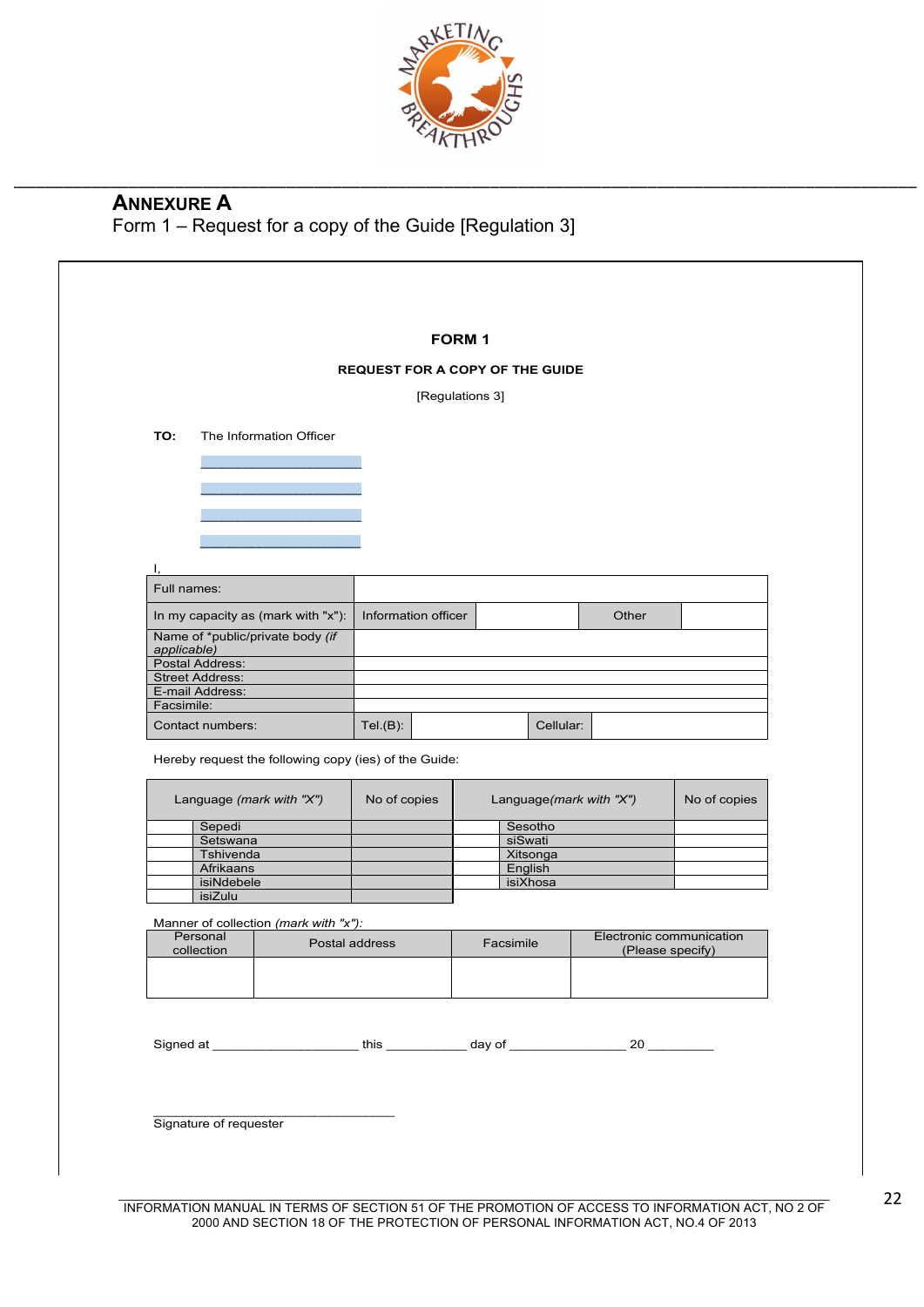

## **ANNEXURE B** Form 2 – Request for Access to Record [Regulation 7]

|                                                                                                                      | <b>FORM 2</b>                                                                                                                                                     |
|----------------------------------------------------------------------------------------------------------------------|-------------------------------------------------------------------------------------------------------------------------------------------------------------------|
|                                                                                                                      | <b>REQUEST FOR ACCESS TO RECORD</b><br>[Regulation 7]                                                                                                             |
| <b>NOTE:</b><br>form.                                                                                                | 1. Proof of identity must be attached by the requester.<br>2. If requests made on behalf of another person, proof of such authorisation, must be attached to this |
| TO:<br>The Information Officer                                                                                       |                                                                                                                                                                   |
| (Address)                                                                                                            |                                                                                                                                                                   |
| E-mail address:                                                                                                      |                                                                                                                                                                   |
| Fax number:                                                                                                          |                                                                                                                                                                   |
| Mark with an "X"                                                                                                     |                                                                                                                                                                   |
|                                                                                                                      | Request is made on behalf of another person.<br>Request is made in my own name                                                                                    |
|                                                                                                                      | <b>PERSONAL INFORMATION</b>                                                                                                                                       |
| <b>Full Names</b>                                                                                                    |                                                                                                                                                                   |
| <b>Identity Number</b>                                                                                               |                                                                                                                                                                   |
| Capacity in<br>which<br>request<br>made<br>is<br>(when made on behalf<br>of another person)<br><b>Postal Address</b> |                                                                                                                                                                   |
| <b>Street Address</b>                                                                                                |                                                                                                                                                                   |
| E-mail Address                                                                                                       |                                                                                                                                                                   |
|                                                                                                                      | Facsimile:<br>Tel. $(B)$ :                                                                                                                                        |
| <b>Contact Numbers</b>                                                                                               | Cellular:                                                                                                                                                         |
|                                                                                                                      |                                                                                                                                                                   |
| whose<br>behalf<br>on                                                                                                |                                                                                                                                                                   |
| Full names of person<br>request is made (if<br>applicable):<br><b>Identity Number</b>                                |                                                                                                                                                                   |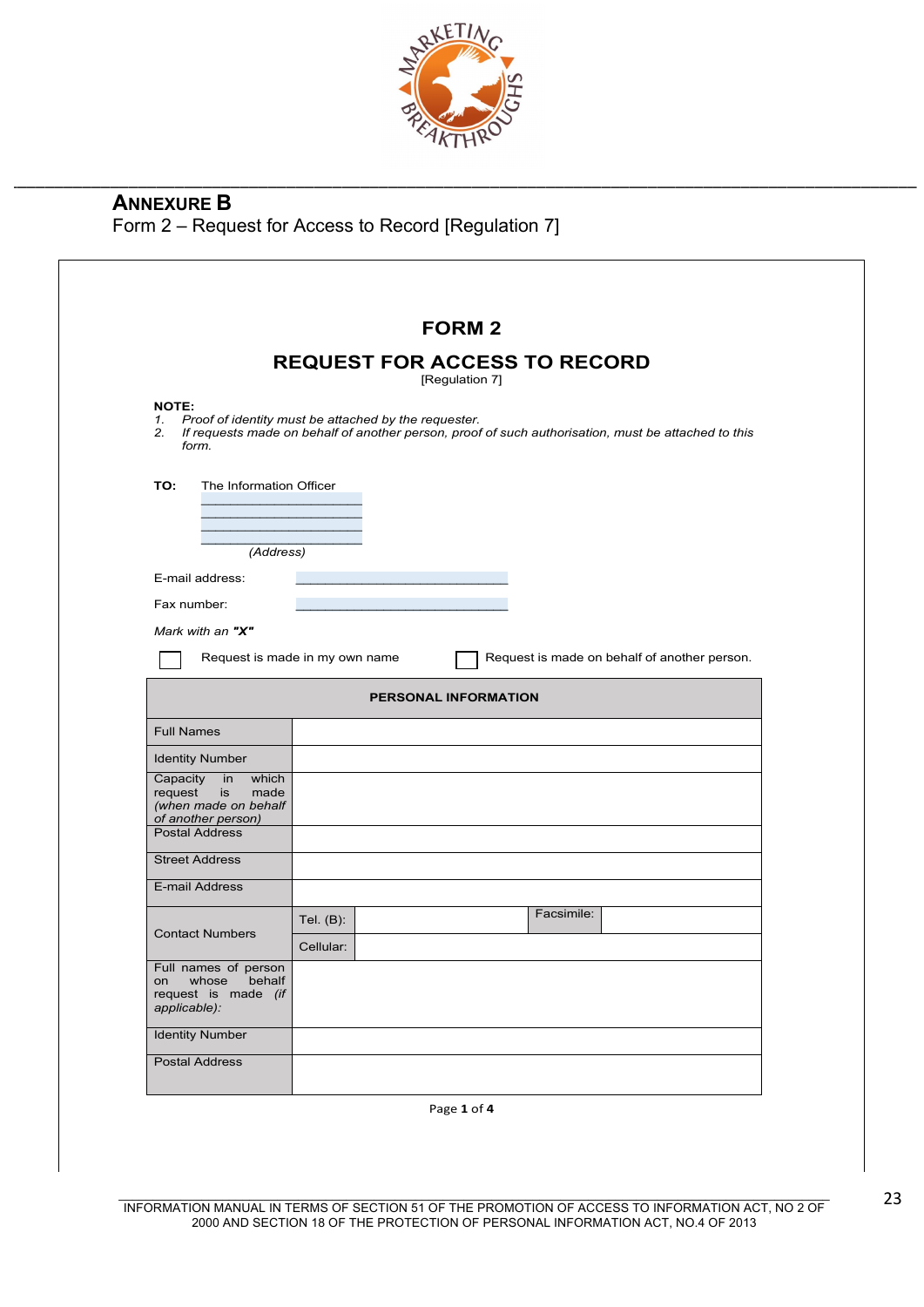

| <b>D. Particulars of record</b>                                                                                                                                                                                                                                                                                                           |  |  |  |
|-------------------------------------------------------------------------------------------------------------------------------------------------------------------------------------------------------------------------------------------------------------------------------------------------------------------------------------------|--|--|--|
| (a) Provide full particulars of the record to which access is requested, including the reference number if that is known to<br>you, to enable the record to be located.<br>(b) If the provided space is inadequate, please continue on a separate folio and attach it to this form. The requester<br>must sign all the additional folios. |  |  |  |
| 1. Description of record or relevant part of the record:                                                                                                                                                                                                                                                                                  |  |  |  |
|                                                                                                                                                                                                                                                                                                                                           |  |  |  |
|                                                                                                                                                                                                                                                                                                                                           |  |  |  |
|                                                                                                                                                                                                                                                                                                                                           |  |  |  |
|                                                                                                                                                                                                                                                                                                                                           |  |  |  |
|                                                                                                                                                                                                                                                                                                                                           |  |  |  |
| 2. Reference number, if available:                                                                                                                                                                                                                                                                                                        |  |  |  |
|                                                                                                                                                                                                                                                                                                                                           |  |  |  |
|                                                                                                                                                                                                                                                                                                                                           |  |  |  |
|                                                                                                                                                                                                                                                                                                                                           |  |  |  |
| 3. Any further particulars of record:                                                                                                                                                                                                                                                                                                     |  |  |  |
|                                                                                                                                                                                                                                                                                                                                           |  |  |  |
|                                                                                                                                                                                                                                                                                                                                           |  |  |  |
|                                                                                                                                                                                                                                                                                                                                           |  |  |  |
|                                                                                                                                                                                                                                                                                                                                           |  |  |  |
|                                                                                                                                                                                                                                                                                                                                           |  |  |  |
| E. Fees                                                                                                                                                                                                                                                                                                                                   |  |  |  |
| A request for access to a record, other than a record containing personal information about yourself, will be<br>(a)<br>processed only after a request fee has been paid.                                                                                                                                                                 |  |  |  |
| You will be notified of the amount required to be paid as the request fee.<br>(b)<br>The fee payable for access to a record depends on the form in which access is required and the reasonable time<br>(C)                                                                                                                                |  |  |  |
| required to search for and prepare a record.<br>If you qualify for exemption of the payment of any fee, please state the reason for exemption.<br>(d)                                                                                                                                                                                     |  |  |  |
| Reason for exemption from payment of fees:                                                                                                                                                                                                                                                                                                |  |  |  |
|                                                                                                                                                                                                                                                                                                                                           |  |  |  |
|                                                                                                                                                                                                                                                                                                                                           |  |  |  |
|                                                                                                                                                                                                                                                                                                                                           |  |  |  |
|                                                                                                                                                                                                                                                                                                                                           |  |  |  |
|                                                                                                                                                                                                                                                                                                                                           |  |  |  |
|                                                                                                                                                                                                                                                                                                                                           |  |  |  |
| 2                                                                                                                                                                                                                                                                                                                                         |  |  |  |
|                                                                                                                                                                                                                                                                                                                                           |  |  |  |

 $\mathcal{L}_\mathcal{L} = \mathcal{L}_\mathcal{L} = \mathcal{L}_\mathcal{L} = \mathcal{L}_\mathcal{L} = \mathcal{L}_\mathcal{L} = \mathcal{L}_\mathcal{L} = \mathcal{L}_\mathcal{L} = \mathcal{L}_\mathcal{L} = \mathcal{L}_\mathcal{L} = \mathcal{L}_\mathcal{L} = \mathcal{L}_\mathcal{L} = \mathcal{L}_\mathcal{L} = \mathcal{L}_\mathcal{L} = \mathcal{L}_\mathcal{L} = \mathcal{L}_\mathcal{L} = \mathcal{L}_\mathcal{L} = \mathcal{L}_\mathcal{L}$ INFORMATION MANUAL IN TERMS OF SECTION 51 OF THE PROMOTION OF ACCESS TO INFORMATION ACT, NO 2 OF 2000 AND SECTION 18 OF THE PROTECTION OF PERSONAL INFORMATION ACT, NO.4 OF 2013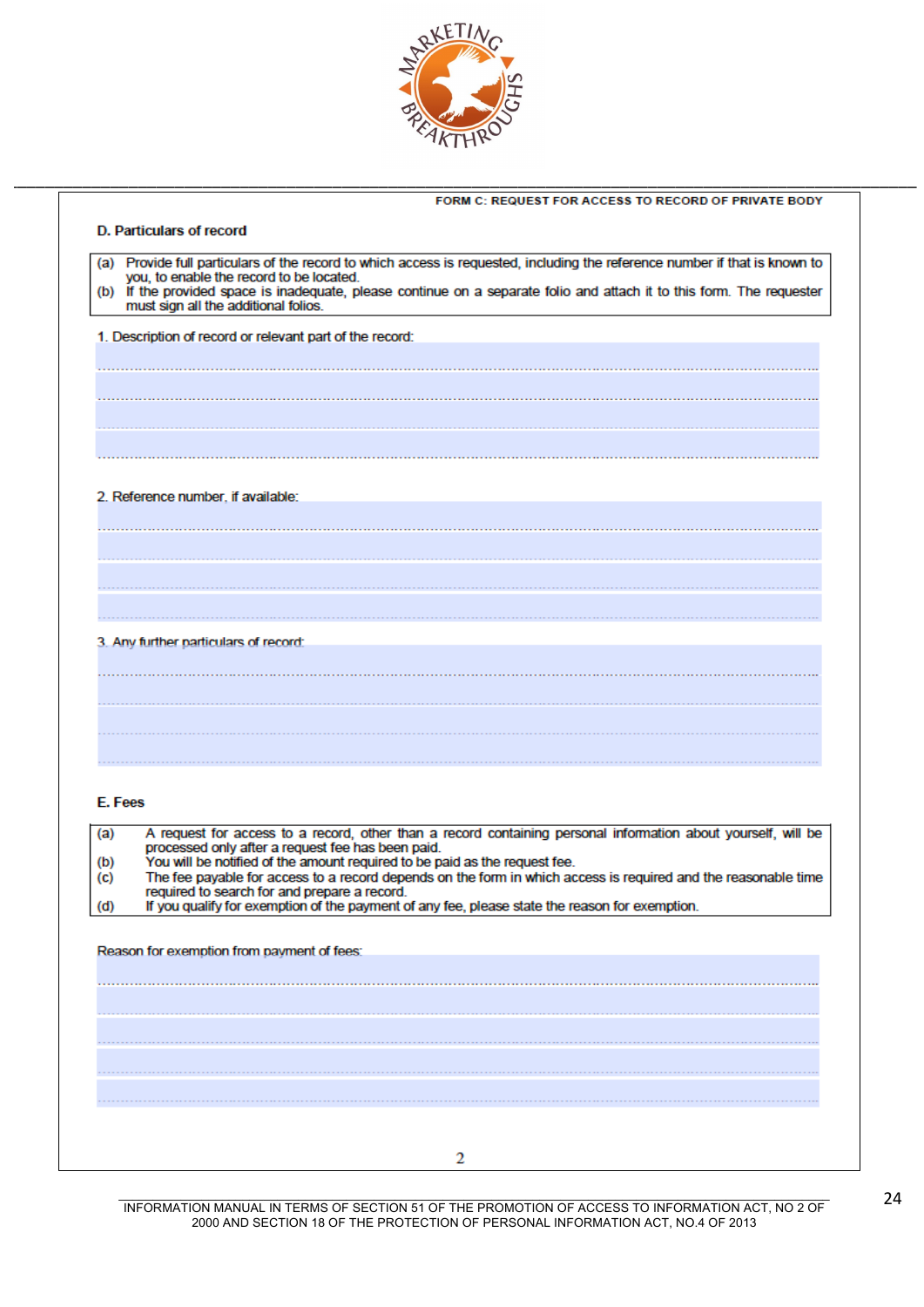

FORM C: REQUEST FOR ACCESS TO RECORD OF PRIVATE BODY

#### F. Form of access to record

If you are prevented by a disability to read, view or listen to the record in the form of access provided for in 1 to 4 below. state your disability and indicate in which form the record is required.

Form in which record is required:

\_\_\_\_\_\_\_\_\_\_\_\_\_\_\_\_\_\_\_\_\_\_\_\_\_\_\_\_\_\_\_\_\_\_\_\_\_\_\_\_\_\_\_\_\_\_\_\_\_\_\_\_\_\_\_\_\_\_\_\_\_\_\_\_\_\_\_\_\_\_\_\_\_\_\_\_\_\_\_\_\_\_\_\_\_\_\_\_\_\_\_\_\_\_\_\_\_\_

| Mark the appropriate box with an X. |  |
|-------------------------------------|--|

**NOTES:** 

Disability:

- (a) Compliance with your request for access in the specified form may depend on the form in which the record is available
- (b) Access in the form requested may be refused in certain circumstances. In such a case you will be informed if access will be granted in another form.
- (c) The fee payable for access to the record, if any, will be determined partly by the form in which access is requested.

| 1. If the record is in written or printed form: |                                                                                                   |                          |  |
|-------------------------------------------------|---------------------------------------------------------------------------------------------------|--------------------------|--|
| copy of record*                                 | inspection of record                                                                              |                          |  |
|                                                 |                                                                                                   |                          |  |
| 2. If record consists of visual images -        |                                                                                                   |                          |  |
|                                                 | (this includes photographs, slides, video recordings, computer-generated images, sketches, etc.): |                          |  |
| view the images                                 | copy of the images*                                                                               | transcription of the     |  |
|                                                 |                                                                                                   | images*                  |  |
|                                                 | 3. If record consists of recorded words or information which can be reproduced in sound:          |                          |  |
| listen to the soundtrack                        | transcription of soundtrack*                                                                      |                          |  |
| (audio cassette)                                | (written or printed document)                                                                     |                          |  |
|                                                 | 4. If record is held on computer or in an electronic or machine-readable form:                    |                          |  |
| printed copy of record*                         | printed copy of information                                                                       | copy in computer         |  |
|                                                 | derived from the record*                                                                          | readable form*           |  |
|                                                 |                                                                                                   | (stiffy or compact disc) |  |

| *If you requested a copy or transcription of a record (above), do you wish the copy or   YES | <b>NO</b> |
|----------------------------------------------------------------------------------------------|-----------|
| transcription to be posted to you?                                                           |           |
| Postage is pavable                                                                           |           |

#### G. Particulars of right to be exercised or protected

If the provided space is inadequate, please continue on a separate folio and attach it to this form. The requester must sign all the additional folios.

1. Indicate which right is to be exercised or protected:

2. Explain why the record requested is required for the exercise or protection of the aforementioned right:

3